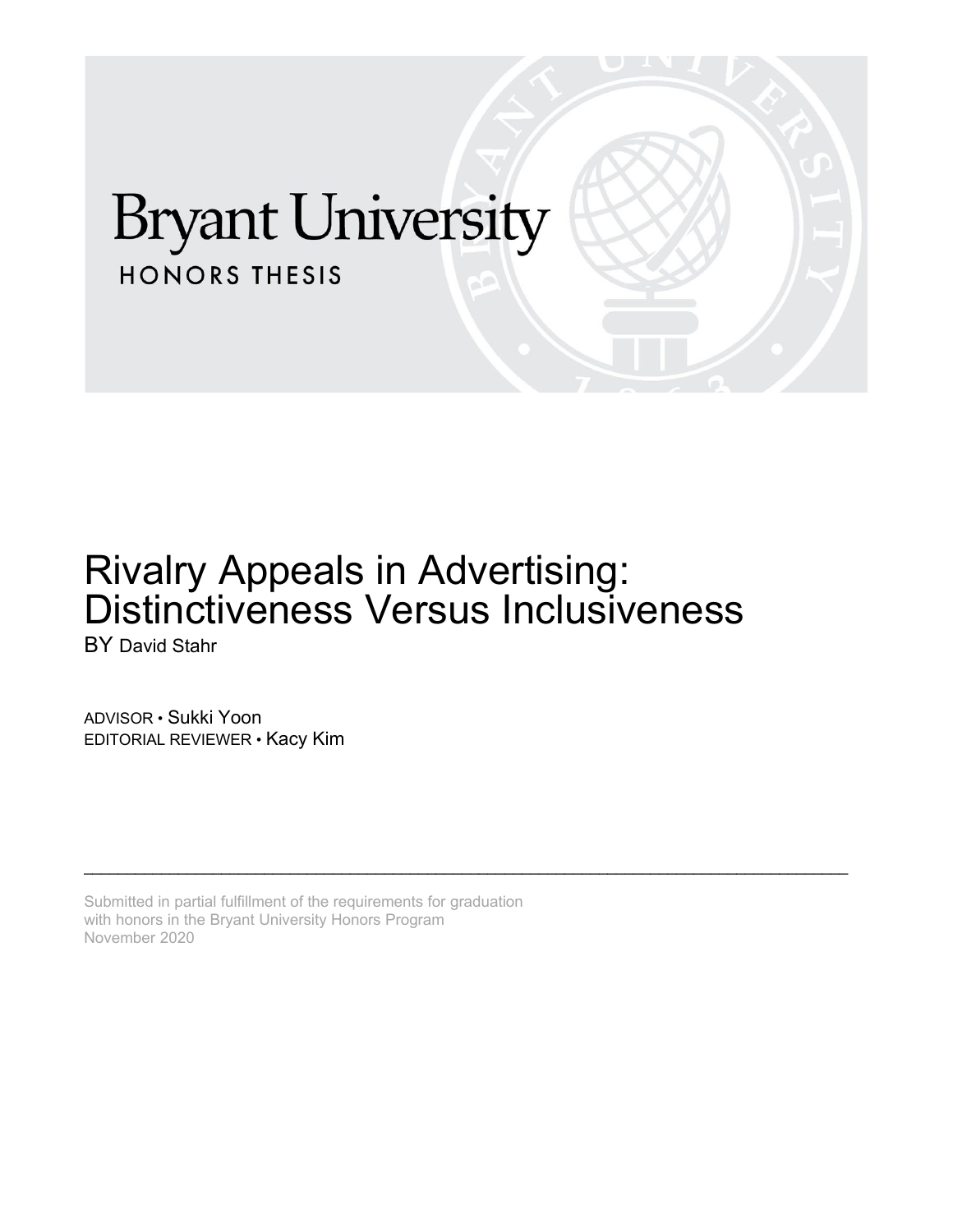# **Table of Contents**

| <b>Method</b>     |  |
|-------------------|--|
|                   |  |
|                   |  |
|                   |  |
|                   |  |
|                   |  |
|                   |  |
|                   |  |
| <b>REFERENCES</b> |  |
|                   |  |
|                   |  |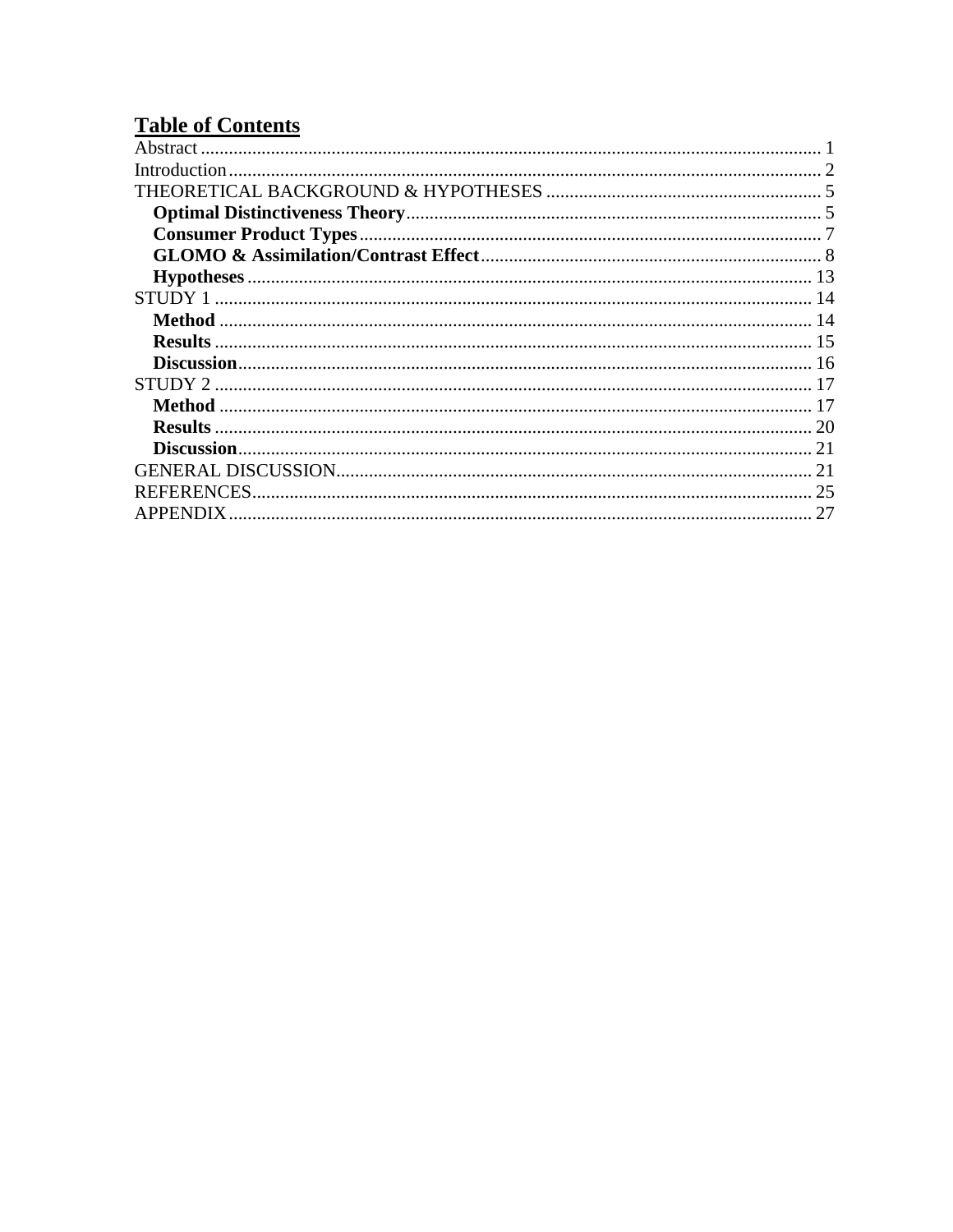# <span id="page-2-0"></span>**ABSTRACT**

The main objective of the research is to study how convenience and shopping products impact how consumers react to rivalry appeals in advertisements. The authors examine the effectiveness of rivalry appeals in advertisements and how they are impacted by the product type considered by consumers. In two studies, a 2 (prime: distinctiveness vs. inclusiveness) x 2 (message: competition vs. collaboration) ANOVA methodology was conducted on survey data. In Study 1, participants primed with distinctiveness (inclusiveness) and considering convenience products experienced an assimilation effect where they preferred competitive (collaborative) rivalry appeals. In Study 2, participants primed with distinctiveness (inclusiveness) and considering shopping products experienced a contrast effect where they preferred collaborative (competitive) rivalry appeals. The theoretical and practical implications of the results are discussed where the research contributes to the Optimal Distinctiveness Theory, global/local processing style model (GLOMO), and consumer product type literature fields. The results of the research show that rivalry appeals in advertisements can be effectively used by marketer as long as they realize that for convenience products consumers will have an assimilation effect reaction and that for shopping products consumers will have a contrast effect reaction.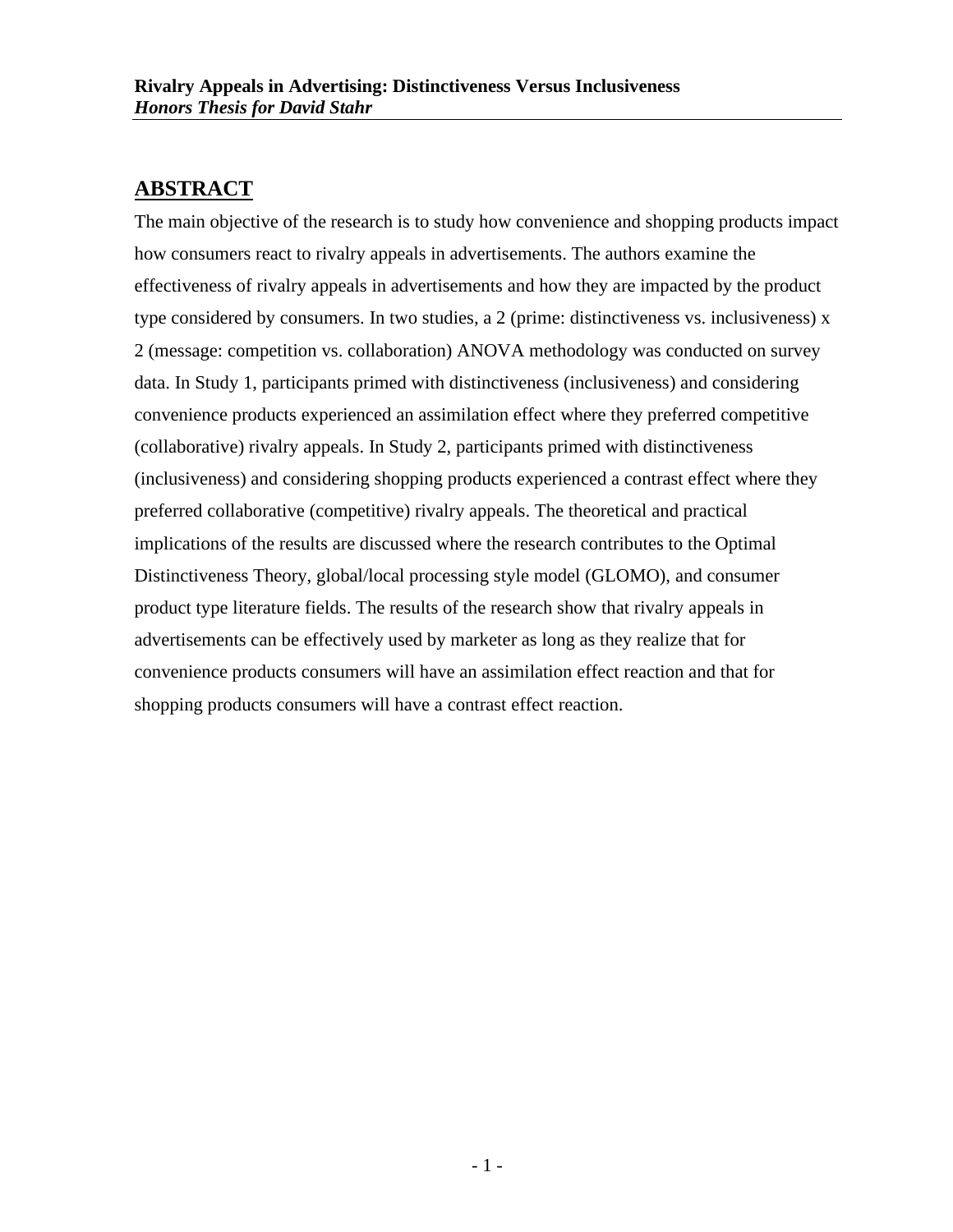## <span id="page-3-0"></span>**INTRODUCTION**

Do consumers react to advertisements using rivalry appeal messages differently depending on the product type under consideration? In order get a better understanding of these dynamics, imagine two consumers named Shane and Jacob. Shane is heading over to his local supermarket to buy groceries when he drives past a sports drink advertisement featuring NBA athletes that makes a rivalry appeal for why someone should get the drink. The rivalry appeal in the sports drink advertisement features either competitive or collaborative copies in its message to persuade Shane to get the sports drink. So, when Shane arrives at the supermarket, how will he process the sports drink advertising message and will he be persuaded to buy the sports drink? Will the fact that a sports drink is a convenience product affect his decision? Also, if Shane wants to experience more distinctiveness or inclusiveness in his life, will that affect how he responds to competitive or collaborative rivalry appeals and his final judgment of the advertisement when factoring everything else together? As for Jacob, he is putting in effort searching online for a new car when he sees a BMW advertisement that makes a rivalry appeal to convince Jacob to get a BMW. Similarly, the rivalry appeal in the BMW advertisement features either competitive or collaborative rivalry appeals in its message to persuade Jacob to get a BMW. However, unlike the sports drink, a BMW is a shopping product that requires a lot purchasing effort since it is more risky to purchase because of its higher price. So, when Jacob makes the final decision to purchase a new car, how will he process the BMW advertisement message and will he be persuaded to buy an BMW? Will the fact that a BMW is a shopping product affect his decision differently? Lastly, if Jacob wants to experience more distinctiveness or inclusiveness in his life, will that affect how he responds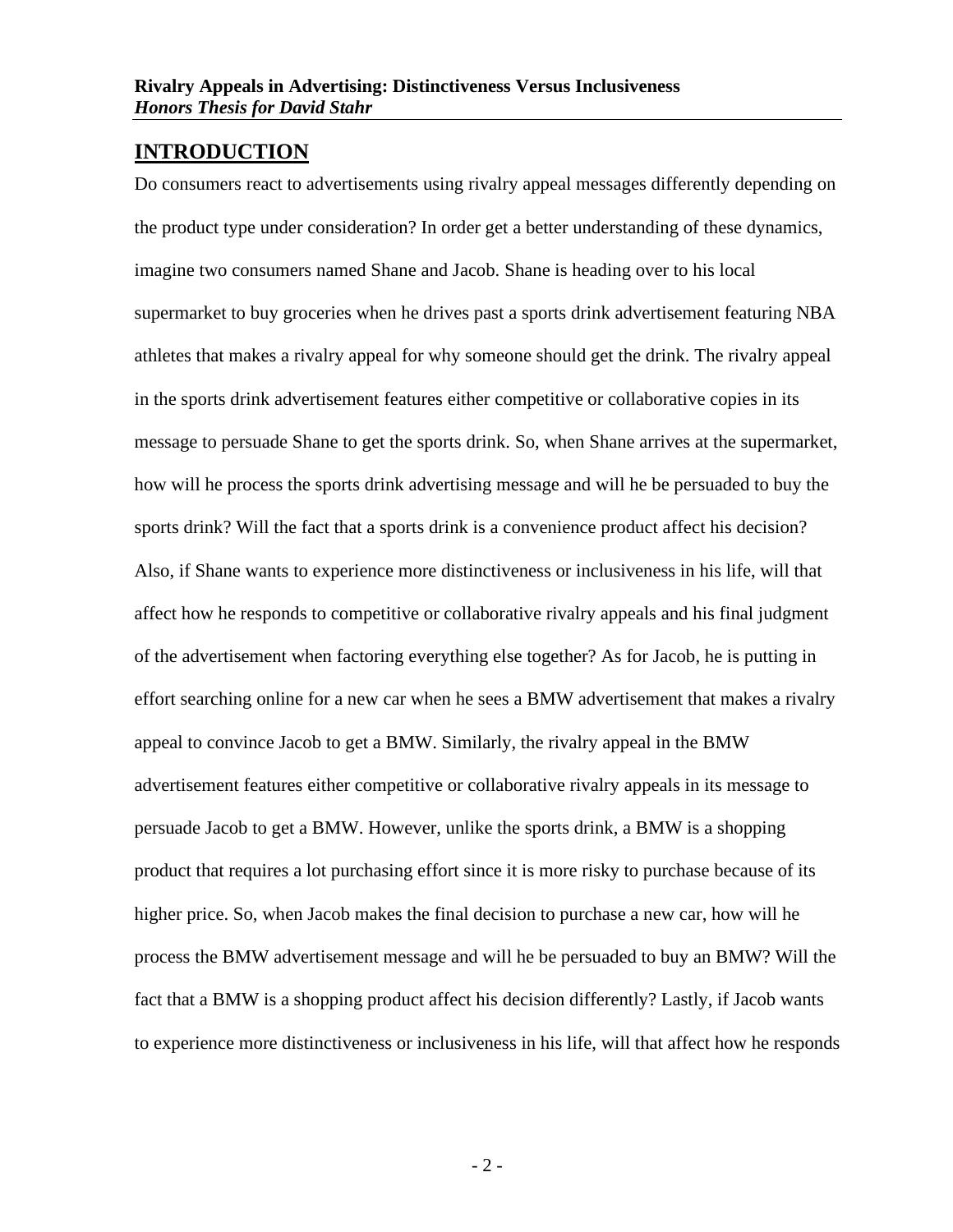to competitive or collaborative rivalry appeals and his final judgment of the advertisement when factoring everything else together?

To satisfy the distinctiveness or inclusiveness social needs of consumers, advertising messages often use rivalry appeals. Frequent use of rivalry appeals can be observed in sport advertisements. For example, a Gatorade TV commercial featured a competitive rivalry appeal when Justin Watt advises young athletes to go "find a rival, someone committed to taking you down" because that rival will make "you raise your game" (Watt 2019). Then the Gatorade TV commercial ends with the caption "make your rival your fuel" with the tagline "win from within" alongside the Gatorade logo (Watt 2019). On the other hand, the Nike's "Together" commercial uses a collaborative rivalry appeal, depicting Cavalier fans and players huddling together chanting "Hard work! Together!" in unity to show the collaboration it took to win the 2016 NBA basketball championship (LeBron 2014).

Rivalry appeals are also frequently used in the automotive industry. For instance, BMW invokes a rivalry appeal in The Thrill of Victory campaign with a competitive message (The Thrill of Victory 2013). In the commercial, a narrator says "The thrill of victory…. The only vehicle to win car and driver's 10 best 22 years in a row" (The Thrill of Victory 2013). The commercial highlights how BMW beats the competition by winning a car award for 22 years in a row. Conversely, in another BMW commercial, BMW invokes a rivalry appeal with a collaborative message by bidding farewell to Dieter Zetsche CEO of Mercedes-Benz for his retirement (The Last Day 2019). The BMW commercial is named "The Last Day" because it depicts Dieter Zetsche CEO of Mercedes-Benz retiring and it ends with BMW wishing him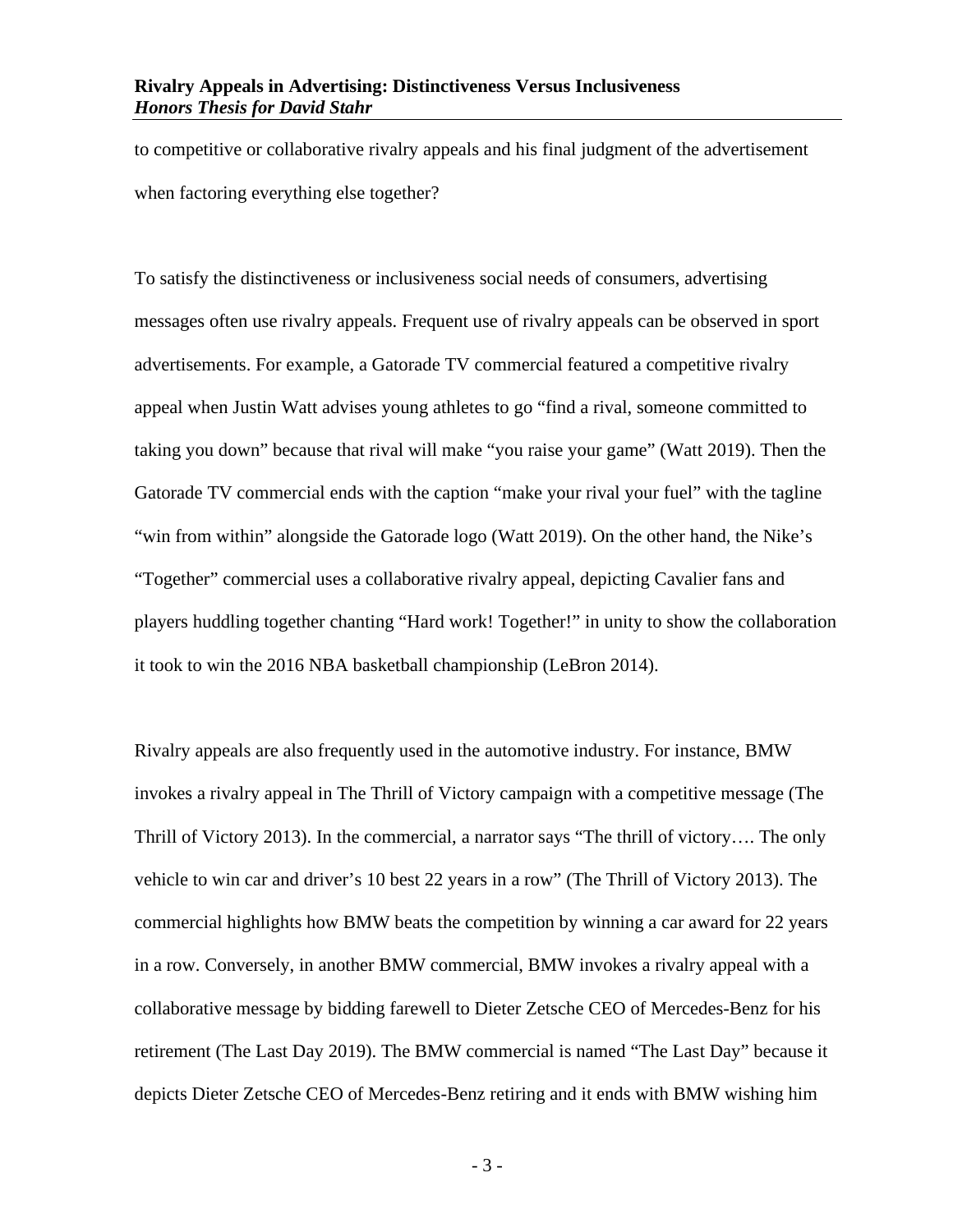well with the caption "Thank you, Dieter Zetsche, for so many years of inspiring competition" (The Last Day 2019). In addition, another BMW advertisement that uses a rivalry appeal in an advertisement with a collaborative message is a poster the reads "Congratulations Audi for winning South African Car of the year 2006. From the Winner of World Car of the Year 2006" (Lavrinc 2006).

We argue that the effectiveness of rivalry appeals in advertisements varies depending on the product type—that is, convenience products or shopping products. When convenience products are being considered, an *assimilation* effect is likely: consumers primed for distinctiveness (inclusiveness) will favor competitive (collaborative) advertisements. Conversely, when shopping products are being considered, a *contrast* effect is likely: consumers primed for distinctiveness (inclusiveness) to favor collaborative (competitive) advertisements. We build our prediction on the global/local processing style model (GLOMO; Förster, Liberman, and Kuschel 2008), which suggests that consumers use a global processing style when they spend little time and energy purchasing convenience products, whereas consumer use a local processing style when they spend a lot of time and energy purchasing shopping products.

In the next section, we will review the relevant literature that relates to our research in the theoretical background and hypotheses section. First, the literature on Optimal Distinctiveness Theory – as well as related research – will be examined because it explains the importance of the distinctiveness and inclusiveness social needs and why people desire them. Next, the literature on consumer product types will be examined because convenience and shopping

- 4 -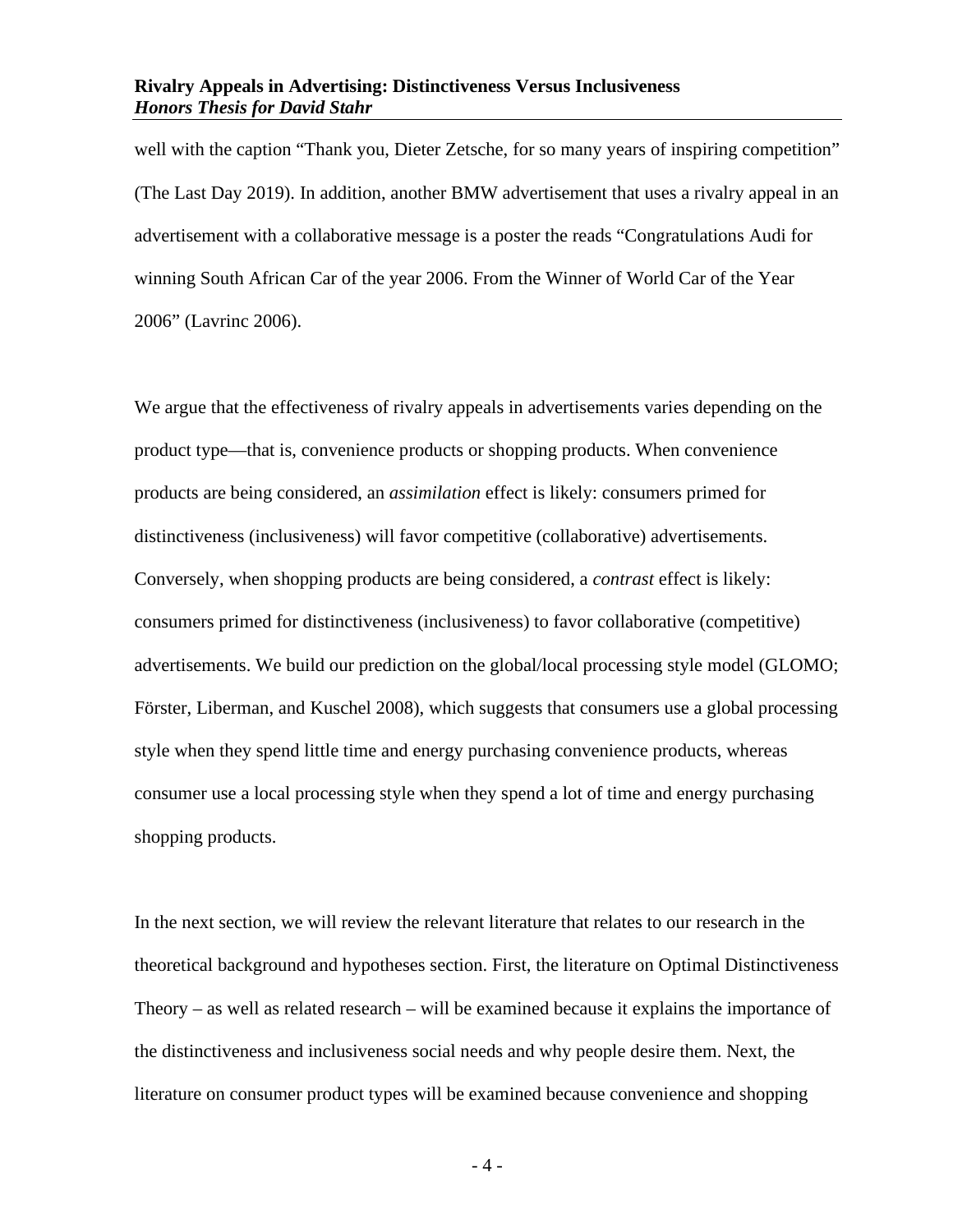products are the factors that determine an assimilation and contrast effect respectively once integrated with GLOMO. Then logically research on GLOMO will be examined since the model forms the conceptualization as to why convenience and shopping products can lead to an assimilation and contrast effect respectively for consumers as a reaction towards rivalry appeals in advertisements. Finally, we end the theoretical background and hypotheses section by presenting our hypotheses.

For the rest of the paper, we will present two experimental studies and end with a general discussion. Study 1 tests the assimilation effect hypothesis and shows that people considering convenience products as well as primed with distinctiveness (inclusiveness) prefer competitive (collaborative) rivalry appeals in advertisements. Study 2 tests the contrast effect hypothesis and shows that people considering shopping products as well as primed with distinctiveness (inclusiveness) prefer collaborative (competitive) rivalry appeals in advertisements. Lastly, we conclude our paper by discussing the theoretical and practical implications of our results.

### <span id="page-6-0"></span>**THEORETICAL BACKGROUND & HYPOTHESES**

#### <span id="page-6-1"></span>**Optimal Distinctiveness Theory**

According to optimal distinctiveness theory, people have two conflicting social needs that determine how they join and participate in social groups: distinctiveness and inclusiveness (Leonardelli, Pickett, and Brewer 2010). These two needs are conflicting because distinctiveness increases when inclusiveness decreases and vice versa. The conflict between these social needs happens because distinctiveness, or the feeling of being a unique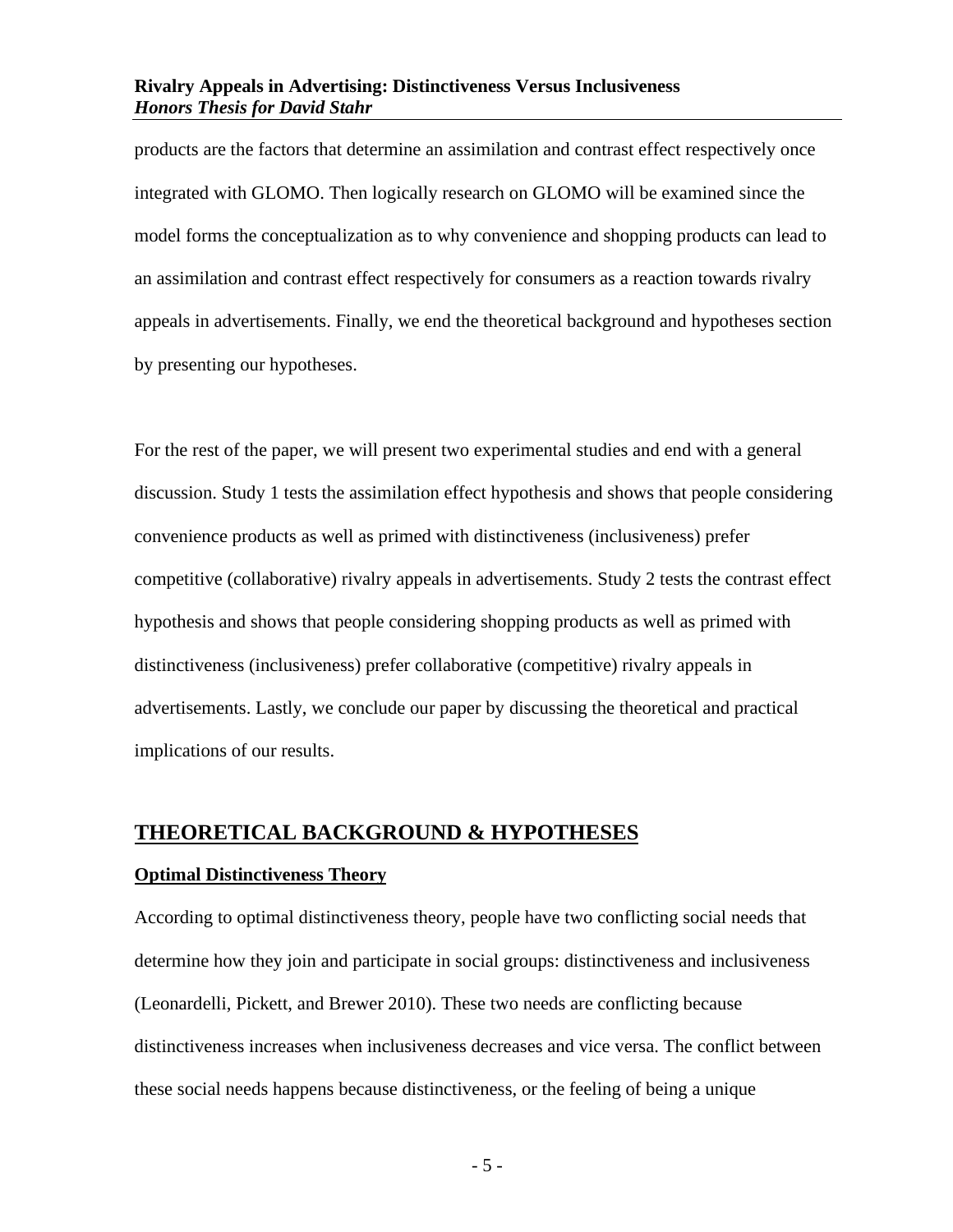individual, is not possible when someone pursues inclusiveness as assimilation into a social group requires giving up individuality in order to attain conformity with other group members (Leonardelli, Pickett, and Brewer 2010). Consequently, individuals seek for an optimal balance between distinctiveness and inclusiveness. As a result, people want to be a part of social groups that satisfy both needs with an optimal balance (Leonardelli, Pickett, and Brewer 2010).

Hornsey and Jetten (2004) showed that people can use four different strategies to feel more distinctiveness and inclusiveness (Hornsey and Jetten 2004). The four strategies are role differentiation, identifying with an individualistic group, seeing oneself as loyal but nonconformist, and seeing the self to be more normative than other group members (Hornsey and Jetten 2004). However, we argue that marketers can also use rivalry appeals in advertisements to satisfy the distinctiveness and inclusiveness social needs of consumers. While most research viewed rivalries as a mainly negative phenomenon such as an identity threat (Tyler and Cobbs 2015), Berendt and Uhrich (2016) put rivalries in a positive light by showing that, when managed properly, rivalries can enhance sports fans collective self-esteem, ingroup cohesion, and perceived ingroup distinctiveness (Berendt and Uhrich 2016, pg. 625). Relevant to our research, Berendt and Uhrich (2016) showed that rivalries can enhance ingroup distinctiveness.

Building on Berendt and Uhrich's (2016) findings, we examine the benefits of enhanced ingroup distinctiveness in an advertising context. Specifically, as Berendt and Uhrich (2016) focused mainly on sport social groups, we create an advertisement for a sports drink product

- 6 -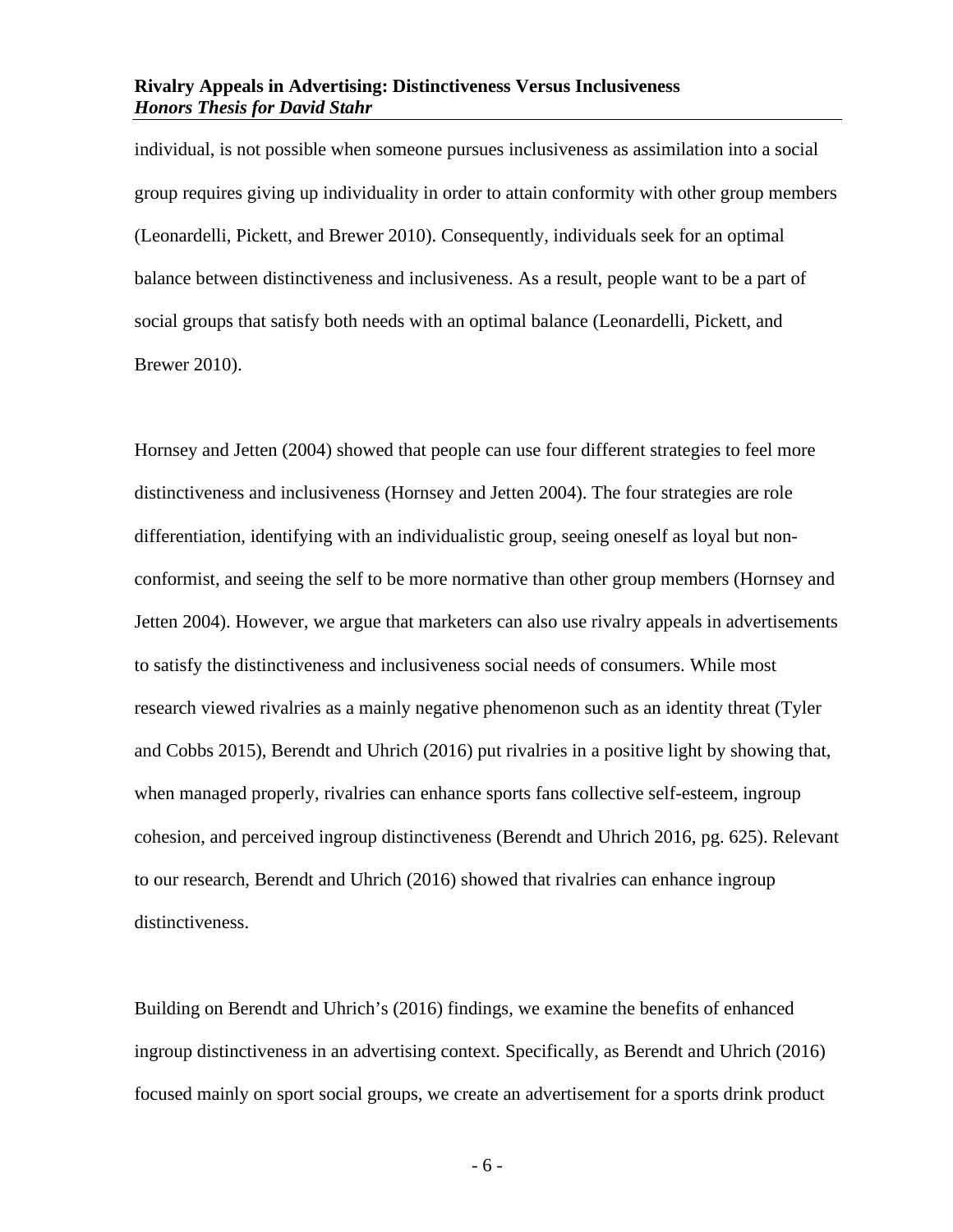that features basketball players. We vary the ad copies with different rivalry appeals—either competitive or collaborative rivalry appeals—and show that rivalries can create distinctiveness for people in a sports advertising context environment.

In addition, by using the real-world brands such as BMW, Apple versus Samsung, and Nike versus Adidas, Berendt, Uhrich, and Thompson (2018) also show that rivalries can create distinctiveness for consumers and brands within the business environment (Berendt, Uhrich, and Thompson 2018). Therefore, we provide evidence to marketers and brand managers that utilizing rivalry appeals will enhance ingroup distinctiveness for consumers in need of the distinctiveness social need. We present two experimental studies to support the idea that rivalry appeals in advertisements can satisfy the distinctiveness and inclusiveness socials needs of consumers.

#### <span id="page-8-0"></span>**Consumer Product Types**

Rivalry appeals in advertisements may result in an assimilation or contrast effect reaction, depending on consumer product types. Copeland (1923) showed that there are three consumer product types: convenience products, shopping products, and specialty products (Copeland 1923). Then Murphy and Enis (1986) added preference products as a fourth consumer product type and further updated Copeland's classification scheme by defining products in terms of effort and risk dimensions (Murphy and Enis 1986). However, for the purposes of our study, we will be only using convenience and shopping products. The important aspects of convenience products are that consumers perceive little risk and use little purchasing effort when buying them (Murphy and Enis 1986). For instance, since a sports drink convenience

- 7 -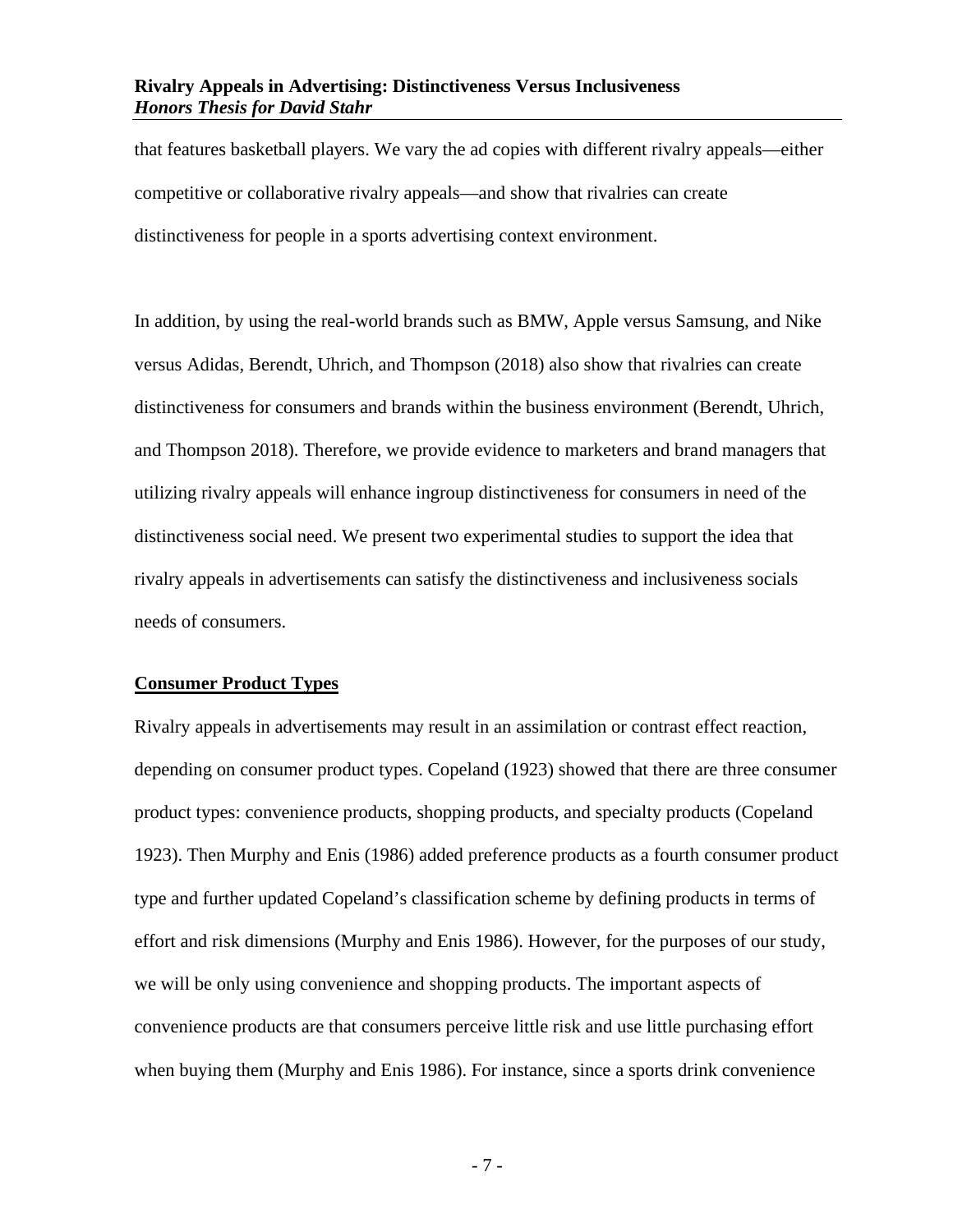product will cost only about \$8, a consumer will not see the purchase as all that risky because of the spork drink's low price and so they will not spend much purchasing effort on the product (Murphy and Enis 1986). This small amount of purchasing effort that consumers use for convenience products means that a global processing method will be used by them that results in an assimilation effect. Whereas the important aspect of shopping products is that consumers spend a lot of purchasing effort when buying them because they think shopping products are more risky as a result of their higher price (Murphy and Enis 1986). To illustrate, a typical car can cost roughly \$30,000 that is more of a risky purchase since the price is higher and a mistake car purchase will set someone back by a lot of money (Murphy and Enis 1986). This large amount of purchasing effort that consumer use for shopping products means that a local processing method will be used by them that results in a contrast effect. So, the sports drink advertisement that we used in our research is a convenience product that results in little purchasing effort for consumers that causes them to use a global processing method thereby creating an assimilation effect reaction towards rivalry appeals in advertisements. Additionally, the car advertisement that we used in our research is a shopping product that involves a lot of purchasing effort for consumers that causes them to use a local processing method thereby creating a contrast effect reaction towards rivalry appeals in advertisements.

#### <span id="page-9-0"></span>**GLOMO & Assimilation/Contrast Effect**

Förster, Liberman, and Stefanie (2008) showed that GLOMO (global/local processing model) can account for why people experience an assimilation and a contrast effect (Förster, Liberman, and Stefanie 2008). GLOMO states that people experience an assimilation or a contrast effect based on if they process information globally or locally respectively (Förster,

- 8 -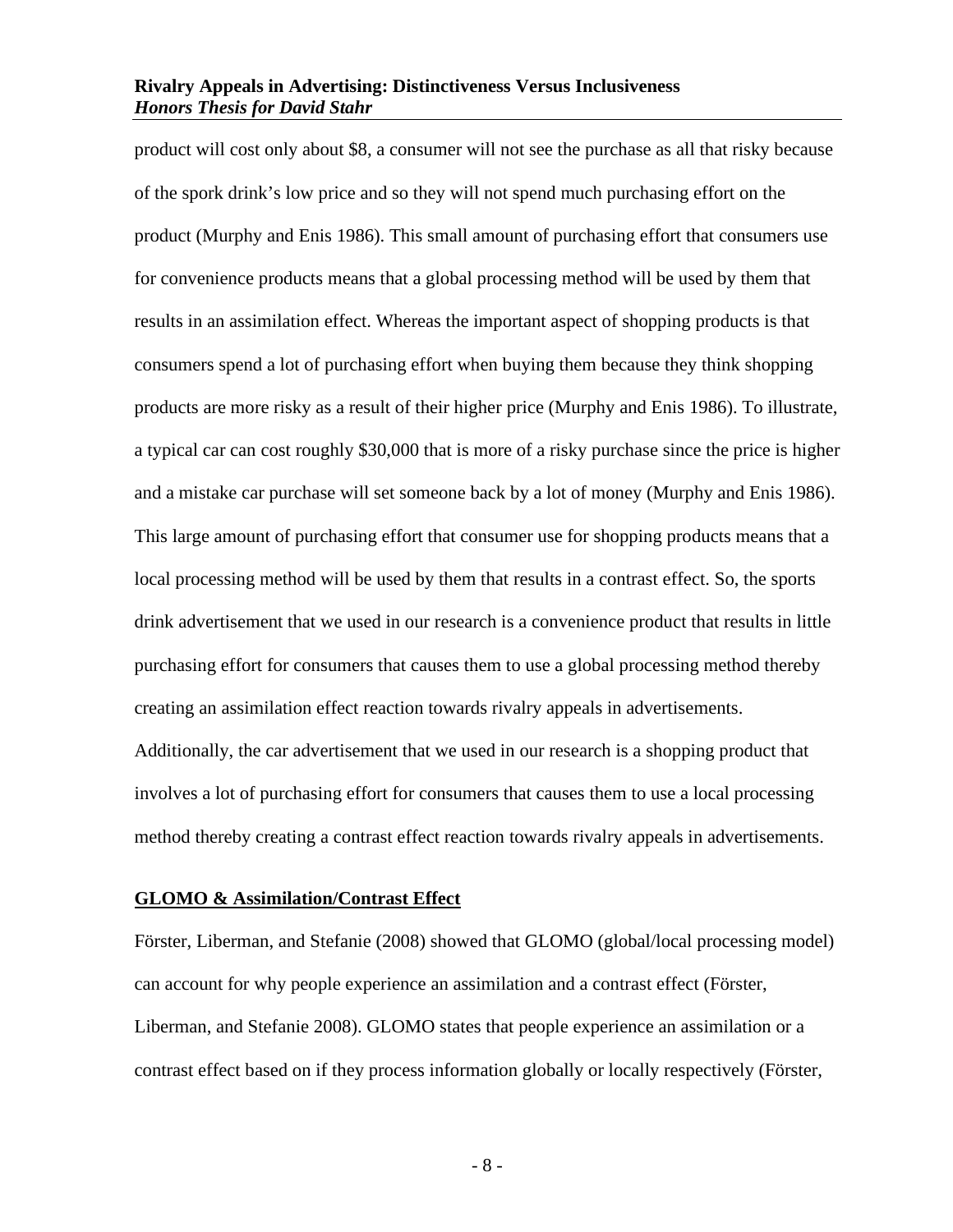Liberman, and Stefanie 2008). Global processing means that someone tends to first see the gestalt or general aspects of structures (Förster, Liberman, and Stefanie 2008). Whereas local processing means that someone tends to first see the piecemeal or detailed aspects of structures (Förster, Liberman, and Stefanie 2008). Or to put it another way, does someone first see the forest or the trees as the old proverb says with the forest representing global processing and trees representing local processing. Then Förster and Dannenbarg (2010) showed how the newer GLOMOsys (global/local processing model, a systems account) further explained how perceptual processing relates to conceptual processing that influences if an assimilation or a contrast effect will be experienced by a person (Förster and Dannenbarg 2010). This effect of perceptual processing on conceptual processing meant that factors such as similarity (dissimilarity) generation and exclusive (inclusive) categorization will influence whether an assimilation (contrast) effect reaction in social judgments will be experienced by a person. (Förster and Dannenbarg 2010).

The reason why processing styles affects social judgments such as advertisement evaluation decisions is because what information people focus on influences their perceptions on social judgments. So, when global or local processing is used, a person can trigger further processes that are "highly relevant for the development of assimilation or contrast effect, such as inclusion or exclusion and similarity search" (Förster, Liberman, and Stefanie 2008). This makes sense as someone who spends little purchasing effort to buy a convenience product will process information globally because they do not want to pay attention to details. Consequently, since a global information processing method is chosen when consumers consider convenience products, the consumers will focus on information in a board manner

- 9 -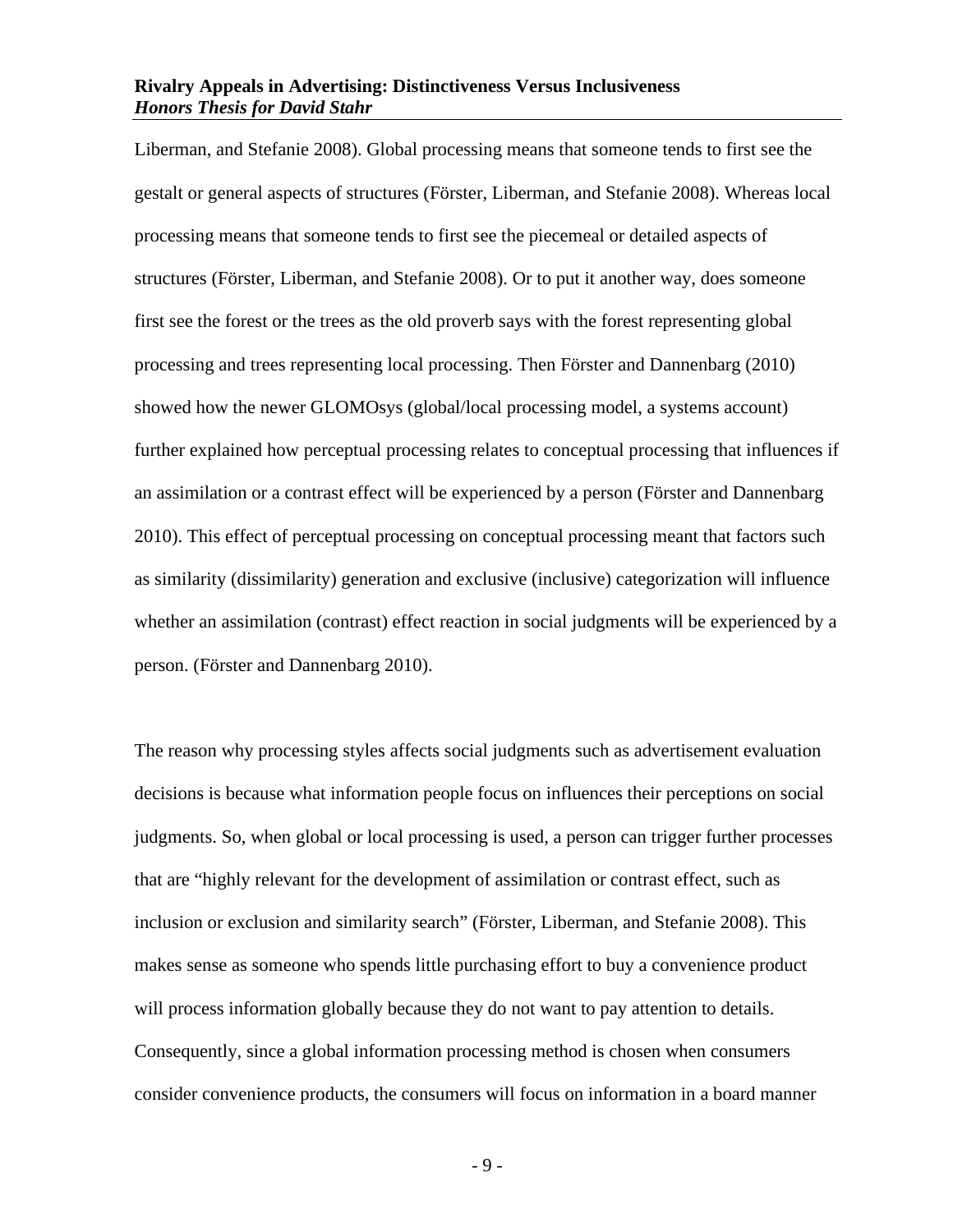thereby invoking inclusion on a target social judgment – or a rivalry appeal advertisement. This inclusion on a target social judgment means that someone will assimilate classification categories together creating an assimilation effect. As a result, if global processing is used in the evaluation of rivalry appeals, a person will focus on information broadly that causes them to include categories together such as their feelings of distinctiveness (inclusiveness) to the competitive (collaborative) rivalry appeal advertisements thereby creating an assimilation effect. Consequently, perceptual processing influences conceptual processing on social judgments such global processing causing a person to have an assimilation effect reaction towards rivalry appeals in advertisements (Förster and Dannenbarg 2010).

Conversely, someone who spends a lot of purchasing effort to buy a shopping product will process information locally since they will want to pay attention to the details. So, since a local information processing method is chosen when consumers consider shopping products, the consumers will focus on information in a narrow manner thereby invoking exclusion on a target social judgment – or a rivalry appeal advertisement. This exclusion on a target social judgment means that someone will contrast classification categories against on another creating a contrast effect. As a result, if local processing is used in the evaluation of rivalry appeals, a person will focus on information narrowly that causes them to exclude categories against on another such as their feelings of distinctiveness (inclusiveness) to the collaborative (competitive) rivalry appeal advertisements thereby creating a contrast effect. So, perceptual processing influences conceptual processing on social judgments such local processing causing a person to have a contrast effect reaction towards rivalry appeals in advertisements (Förster and Dannenbarg 2010). Therefore, in short, GLOMO makes the connection that

 $-10-$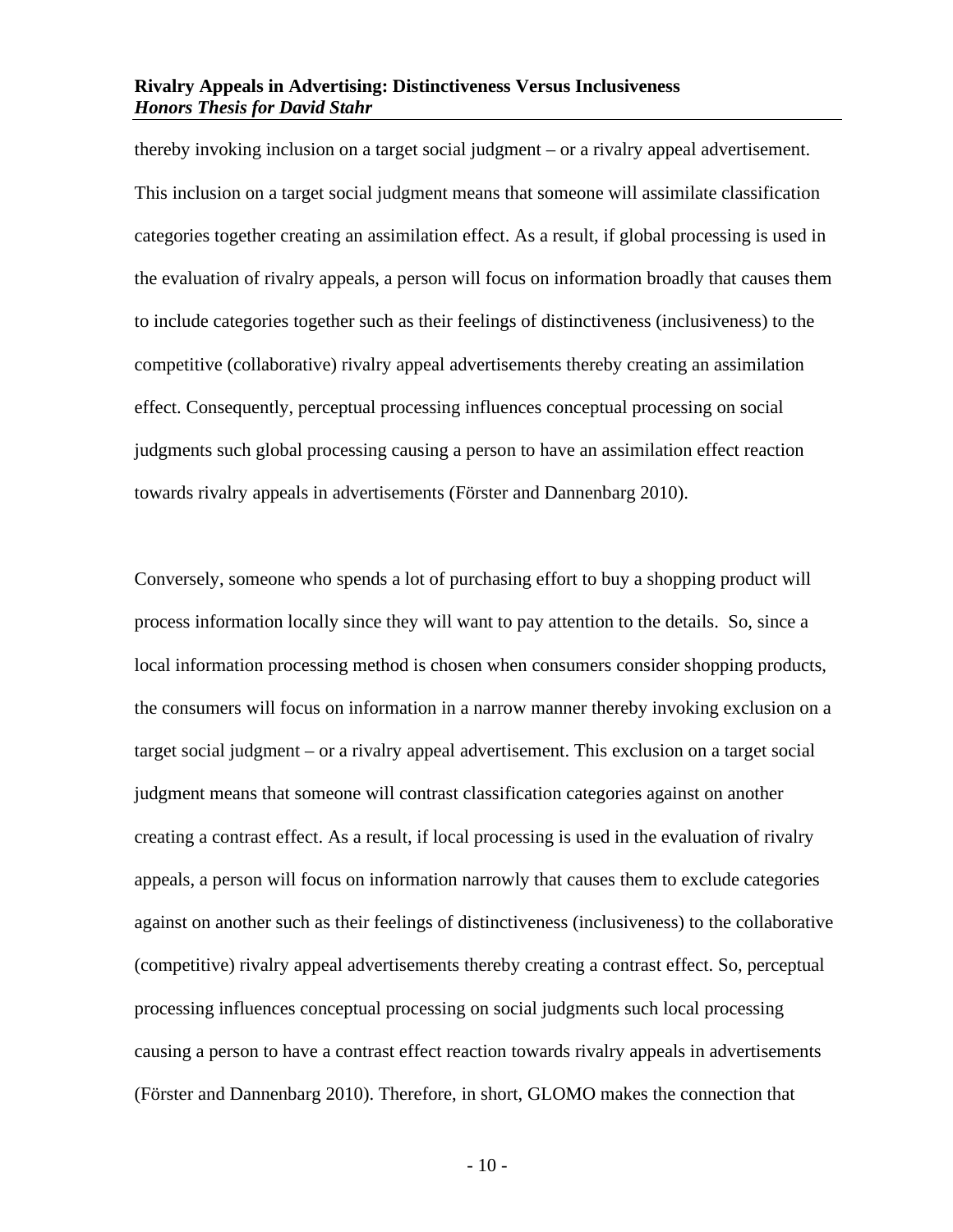global and local processing will result in an assimilation and contrast effect respectively (Förster, Liberman, and Stefanie 2008). Consequently, when GLOMO is paired with the rest of the theoretical components, we get our conceptualization model that we predict for our two studies (Figure 1):



*Figure 1- Conceptualization Model*

The first part is that a consumer who is desiring either distinctiveness or inclusiveness considers a convenience or a shopping product. The reason why the consumer product type is important is because it determines how much purchasing effort people use when they buy products. Then after that, the purchase effort used by people results in the information processing method they use that causes them to react to rivalry appeals in advertisements with either an assimilation effect or a contrast effect. This reaction makes competitive and collaborative rivalry appeals in advertisements persuasive to consumers because the distinctiveness and inclusiveness social needs of consumers is satisfied by the advertisements.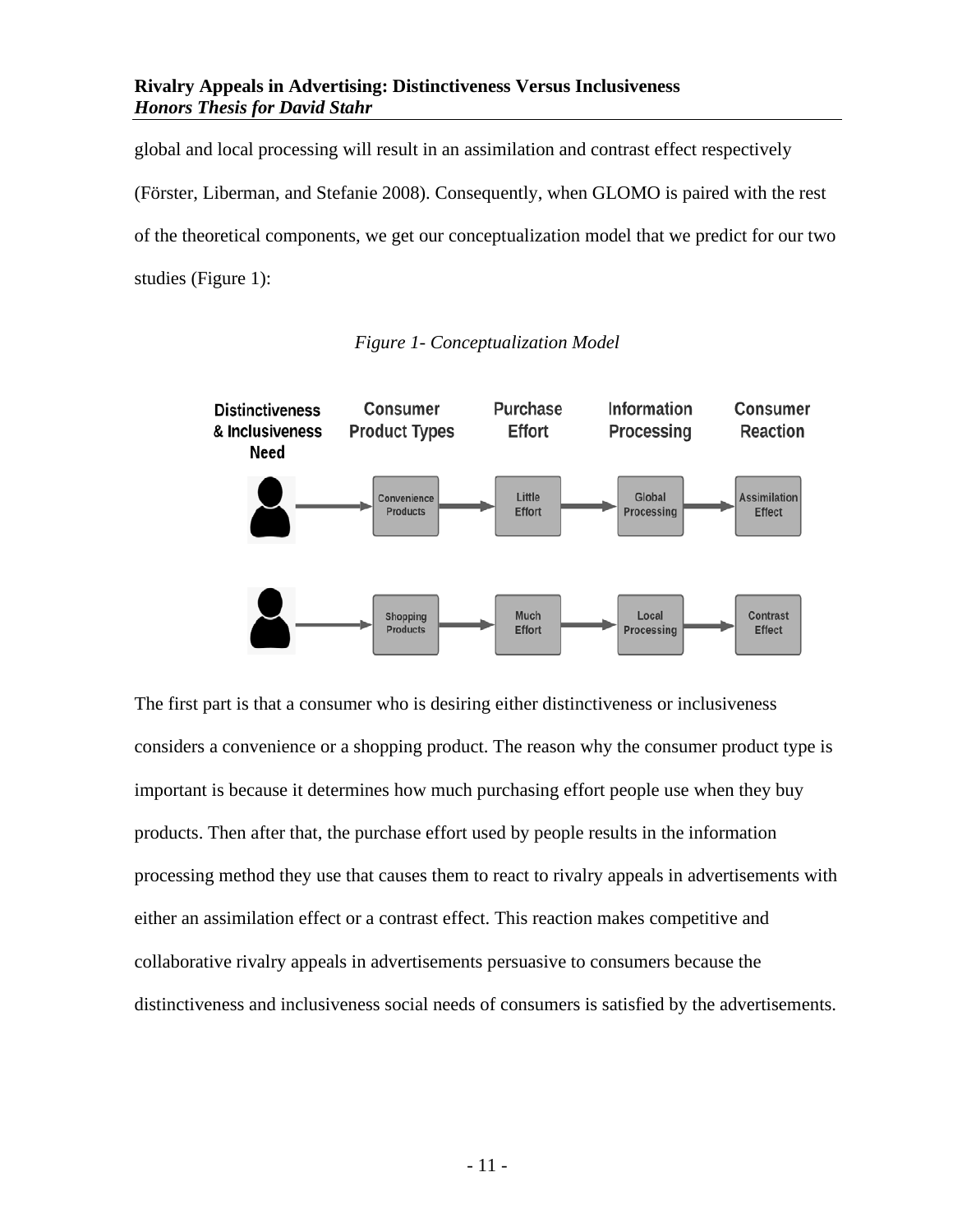To illustrate, for convenience products, consumers use little purchasing effort when buying convenience products. Therefore, global processing will be used by consumers because it involves a general focus on information since again consumers spend little purchasing effort on convenience products. As a result, consumers have an assimilation effect reaction towards rivalry appeals in advertisements because how information is processed by consumers affects their perceptions that in turn helps consumers to form social judgments such as their evaluations on rivalry appeal advertisements. This perception formation leads to an assimilation effect since global processing widens the conceptual scope of consumers that fosters an inclusion view that the prime and the target belong to the same category. So, when consumers consider convenience products and are primed with distinctiveness, they will find competitive rivalry appeal advertisements to be more persuasive. Whereas, when consumers consider convenience products, and are primed with inclusiveness, they will find collaborative rivalry appeal advertisements to be more persuasive.

Furthermore, for shopping products, consumers use a lot of purchasing effort when buying shopping products. Therefore, local processing will be used by consumers because it involves a detailed focus on information since once more consumers spend a lot of purchasing effort on shopping products. As a result, consumers have a contrast effect reaction towards rivalry appeals in advertisements because how information is processed by consumers affects their perceptions that in turn helps consumers form social judgments such as their evaluations on rivalry appeals in advertisements. This perception formation leads to a contrast effect since local processing narrows the conceptual scope of consumers that fosters an exclusion view that the prime and the target belong to separate categories. So, when consumers consider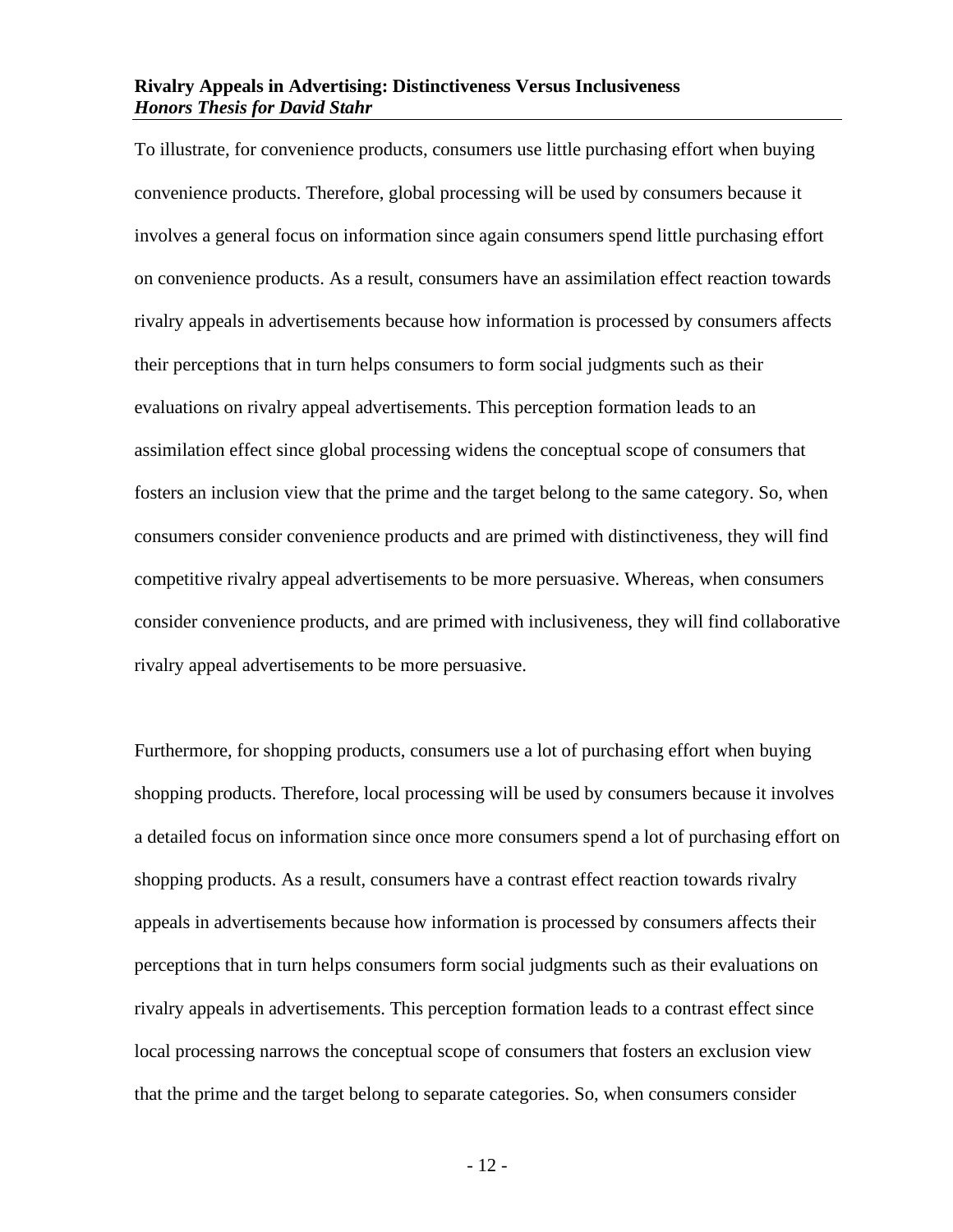shopping products and are primed with distinctiveness, they will find collaborative rivalry appeal advertisements to be more persuasive. Whereas, when consumers consider shopping products, and are primed with inclusiveness, they will find competitive rivalry appeal advertisements to be more persuasive. In conclusion, rivalry appeals in advertisements can be an effective tool for marketers depending upon the consumer product type they will promote that determines how distinctiveness or inclusiveness social needs of consumers will be satisfied.

#### <span id="page-14-0"></span>**Hypotheses**

Based on the scientific literature, we predict two hypotheses that depends upon the consumer product types people consider that determines if they experience an assimilation or a contrast effect reaction towards rivalry appeals in advertisements.

For the assimilation effect, we predict the following hypothesis:

**H1**: Competitive (collaborative) rivalry appeal advertisements will be more effective on consumers who are primed with distinctiveness (inclusiveness) and are considering convenience products.

For the contrast effect, we predict the following hypothesis:

**H2**: Competitive (collaborative) rivalry appeal advertisements will be more effective on consumers who are primed for inclusiveness (distinctiveness) and are considering shopping products.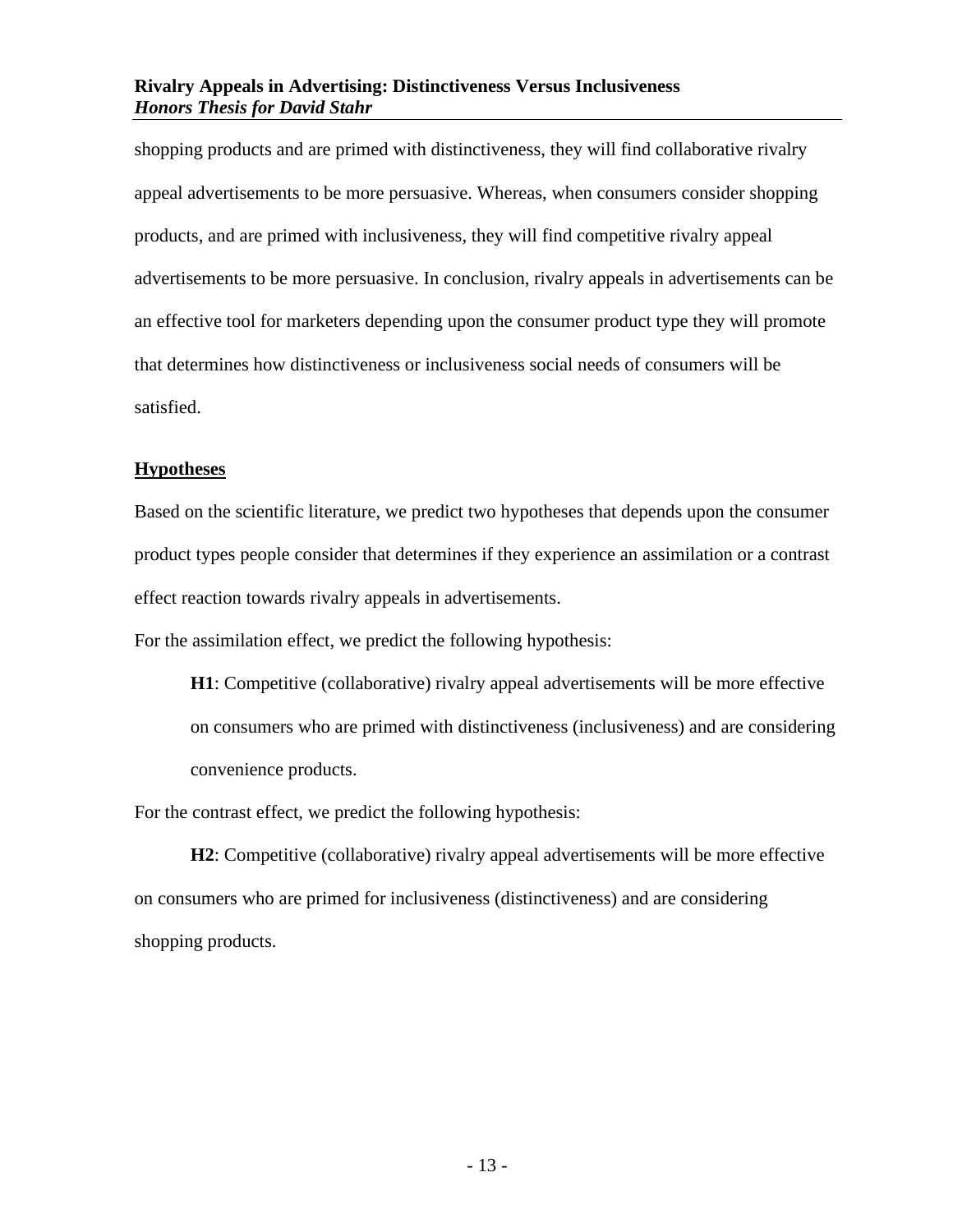# <span id="page-15-0"></span>**STUDY 1**

Study 1 was designed to test H1, the assimilation effect. We predicted that participants primed for distinctiveness will find competitive advertisements to be persuasive whereas participants primed for inclusiveness will find collaborative advertisements to be persuasive with them showing higher purchasing intentions for both situations.

#### <span id="page-15-1"></span>**Method**

Emotion Priming. To activate the feelings of distinctiveness and inclusiveness, we used a memory-based essay priming method that asked participants to write about past experiences in which they felt distinctiveness and inclusiveness. The memory-based method induced feelings of distinctiveness (inclusiveness) for consumers that when paired with them considering a convenience product created an assimilation effect on participants that resulted in someone preferring competitive (collaborative) rivalry appeals in advertisements.

*Study Design and Participants*. This study utilized a 2 (prime: distinctiveness vs. inclusiveness) x 2 (message: competition vs. collaboration) between-subjects factorial design. The participants were randomly assigned to one of the four conditions. A total of 122 students participated in this experiment in exchange for course credit (52% male; 18 to 35 years old [*M*  $= 20.28$ , *SD* = 1.63]). The participants conducted the experiment on the computer-based software Qualtrics.

*Procedure and Stimulus ads*. First, participants randomly experienced either a distinctiveness or inclusiveness priming method. The priming method was a memory-based essay that asked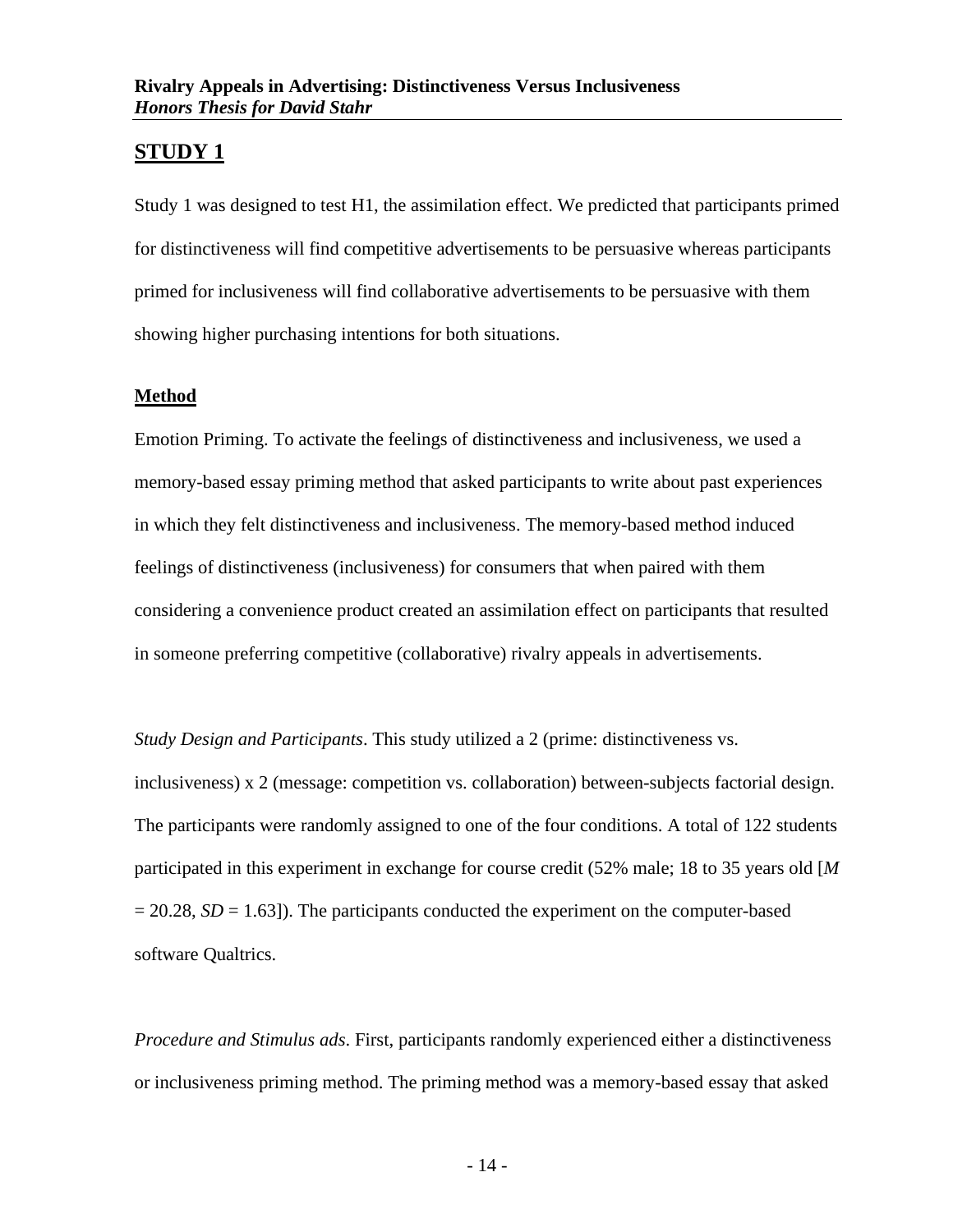participants to write a short paragraph about two past experiences in which they felt inclusion or distinction towards a group in as much detail as possible. For the priming procedure, participants were first told to recall two times when they personally felt district or similar in a group depending on if they got the distinctiveness or inclusiveness prime respectively. Then participants read directions that told them write about their two recollections as a short paragraph for one minute. After the priming, participants viewed target advertisements that used the rivalry appeals of competition or collaboration that all had the same fictitious brand called Nutrition Water as a convenience product shown in the advertisements. The basketball advertisement using competition rivalry appeal read: "Compete to Succeed." The basketball advertisement using collaboration rivalry appeal read: "Collaborate to Succeed." Both advertisements can be seen in the Appendix section. Next participants were asked to rate certain aspects of the brand or advertisement as described below.

*Measures*. For a dependent measure, participants indicated the likelihood that they would purchase the Nutrition Water brand on a three-item, seven-point scale anchored by *Very Unlikely/Very Likely, Impossible/Possible,* and *Improbable/Probable*, averaged to form an index for purchase intention to buy Nutrition Water, where a higher score indicates more positive intention ( $\alpha = .91$ ). Also, participants answered demographic questions (age, gender, and ethnicity).

#### <span id="page-16-0"></span>**Results**

A 2 (prime: distinctiveness vs. inclusiveness) x 2 (message: competition vs. collaboration) ANOVA revealed no main effects of prime  $(F(1, 118) = 1.93, p = .16)$  and message  $(F(1, 118) = 1.93, p = .16)$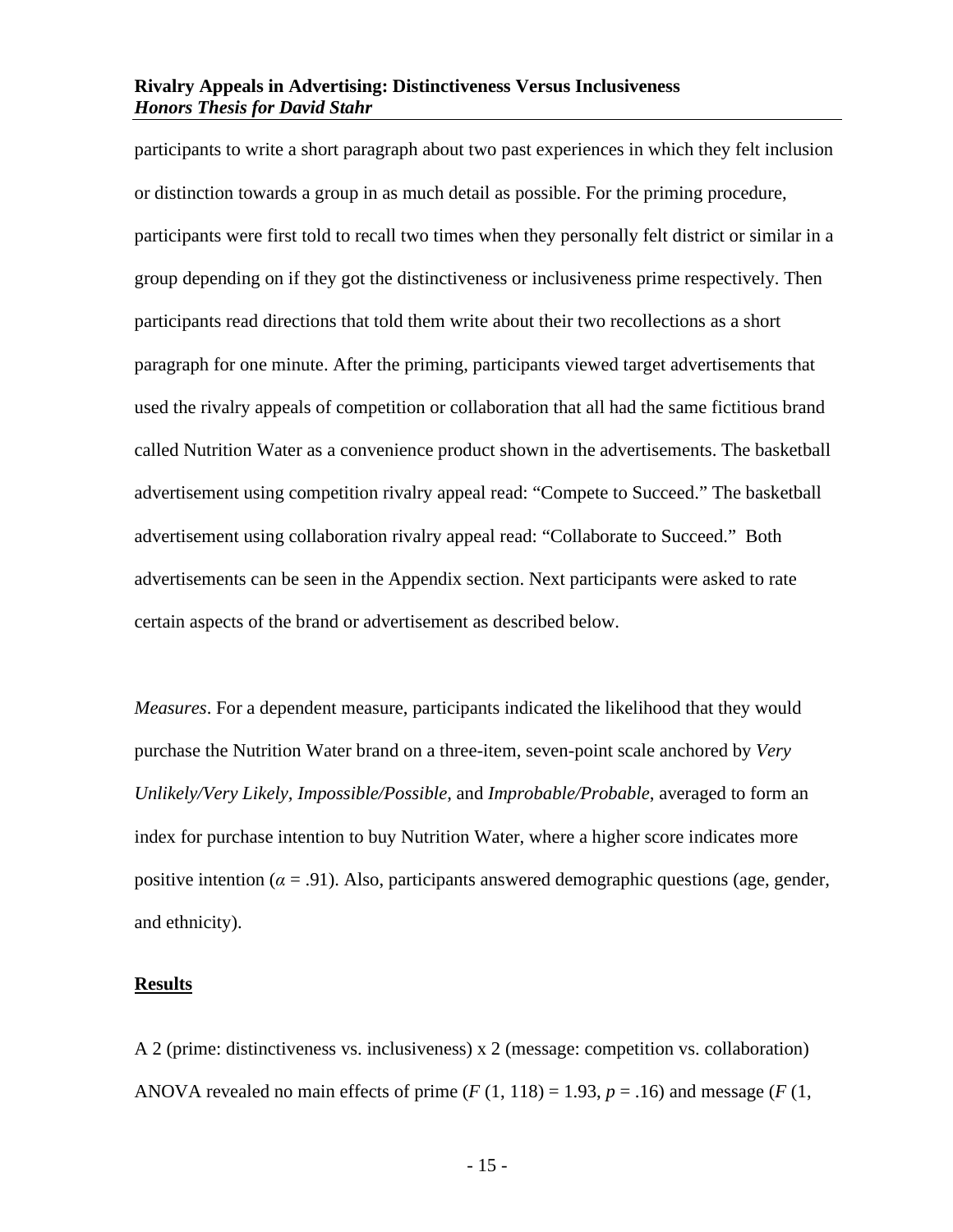$118$ ) = .15,  $p = .69$ ). However, as predicted by the assimilation effect hypothesis, a significant interaction effect emerged for purchase intentions  $(F(1, 118) = 22.53, p < .001)$ . As Figure 2 shows, simple effect analysis results showed that when participants were primed with distinctiveness, the competition ad copy (M competition  $=$  4.64) rather than the collaboration ad copy (M collaboration = 3.88) led to higher purchase intentions ( $t$  (56) = 2.18,  $p < .05$ ). In contrast, when participants were primed with inclusiveness, the collaboration ad copy (M collaboration = 4.38) rather than the competition ad copy (M competition = 3.42) led to higher purchase intentions ( $t$  (62) = -2.55,  $p < .05$ ). Therefore, our assimilation hypothesis was supported by the results.





#### <span id="page-17-0"></span>**Discussion**

The results of Study 1 supported the assimilation effect hypothesis. Specifically, people primed for distinctiveness found competitive rivalry appeals to be more persuasive and so people showed more purchasing intention for the fictitious Nutrition Water brand shown to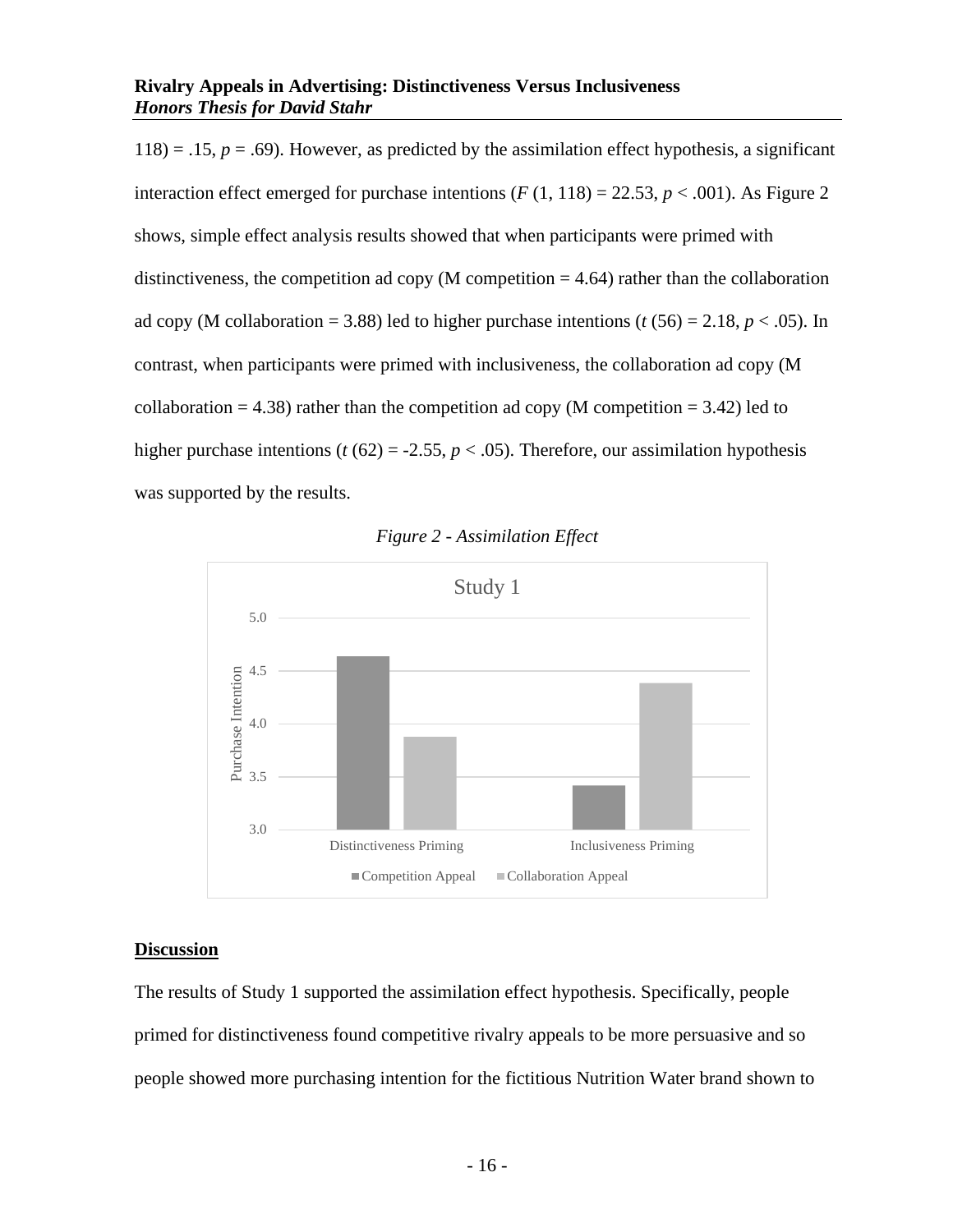them. For example, under the distinctiveness priming and competition appeal condition, people indicated that they would purchase Nutrition Water with a 4.640 versus the 3.880 indicated by people in the distinctiveness and collaboration appeal condition. Conversely, people primed for inclusiveness found collaborative rivalry appeals to be more persuasive and so people showed more purchasing intention for the fictitious Nutrition Water brand shown to them. To illustrate, under the inclusiveness priming and collaboration appeal condition, people indicated that they would purchase Nutrition Water with a 4.387 versus the 3.420 indicated by people in the inclusiveness priming and competition appeal condition. As a result, when consumers consider convenience products with rivalry appeal advertisements, consumers react to the advertisements with an assimilation effect.

#### <span id="page-18-0"></span>**STUDY 2**

In Study 2, we aimed to test H2 the contrast effect hypothesis. Unlike Study 1, we expected that participants primed for distinctiveness should prefer collaborative advertisements and a person primed for inclusiveness should prefer competitive advertisements.

#### <span id="page-18-1"></span>**Method**

*Emotion Priming.* To activate the feelings of distinctiveness and inclusiveness, we used a false feedback priming method that told participants their personality type after a personality test. He, Liu, and Zhou (2010) showed that a false feedback priming method can induce feelings of distinctiveness and inclusiveness (He, Liu, and Zhou 2010). The people in the distinctiveness condition were told that their personality type was very distinctive representing only 1% of the population (He, Liu, and Zhou 2010). The people in the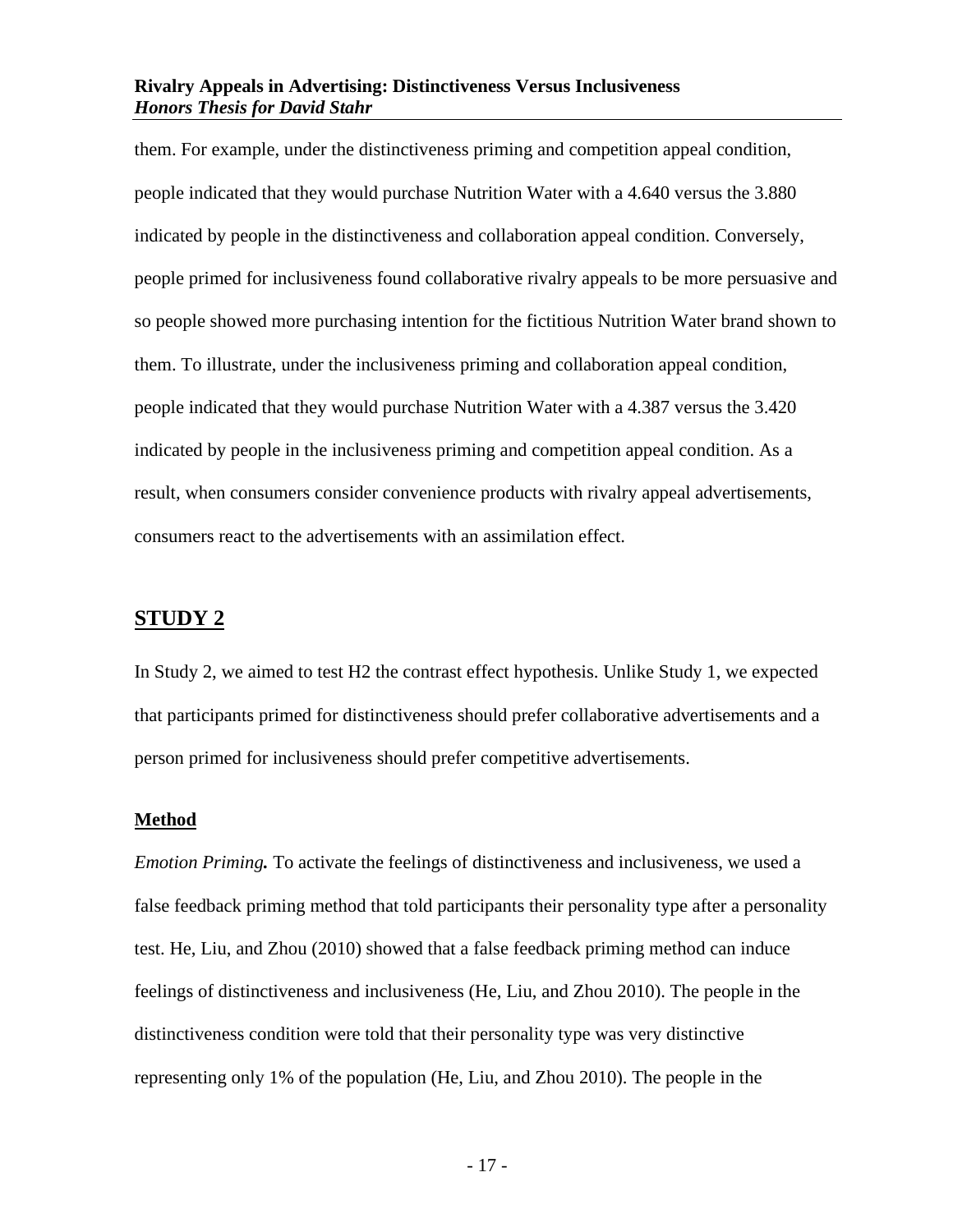inclusiveness condition were told that their personality type was very similar representing 80% of the population (He, Liu, and Zhou 2010). Then, to conclude the priming, participants were told to list evidence that supported the false personality type they were given to reinforce the prime (He, Liu, and Zhou 2010). The false feedback priming method induced feelings of distinctiveness (inclusiveness) for consumers that when paired with them considering a shopping product created a contrast effect on participants that resulted in someone preferring collaborative (competitive) rivalry appeals in advertisements.

*Study Design and Participants*. This study utilized a 2 (prime: distinctiveness vs. inclusiveness) x 2 (message: competition vs. collaboration) between-subjects factorial design. The participants were randomly assigned to one of the four conditions. A total of 117 Amazon MTurk workers participated in this experiment in exchange for a 70-cent payment for completing the survey (64% male; 20 to 63 years old  $[M = 34.93, SD = 10.11]$ ). The participants conducted the experiment on the computer-based software Qualtrics.

*Procedure and Stimulus ads*. First, participants randomly experienced either a distinctiveness or inclusiveness priming method. The priming method was false feedback given to participants after completing a personality test. Once accepting the consent, the participants were told that they will take the Fairweather-Johnson Personality Test, or FJPT, that is a fictious personality test that gives false feedback to prime participants to feel either distinctiveness or inclusiveness. After reading the instructions for the FJPT, participants were told to rate on a scale if they agree or disagree that the below statement described them. The participants rated their personal qualities on a 20-item, seven-point scale anchored by *1*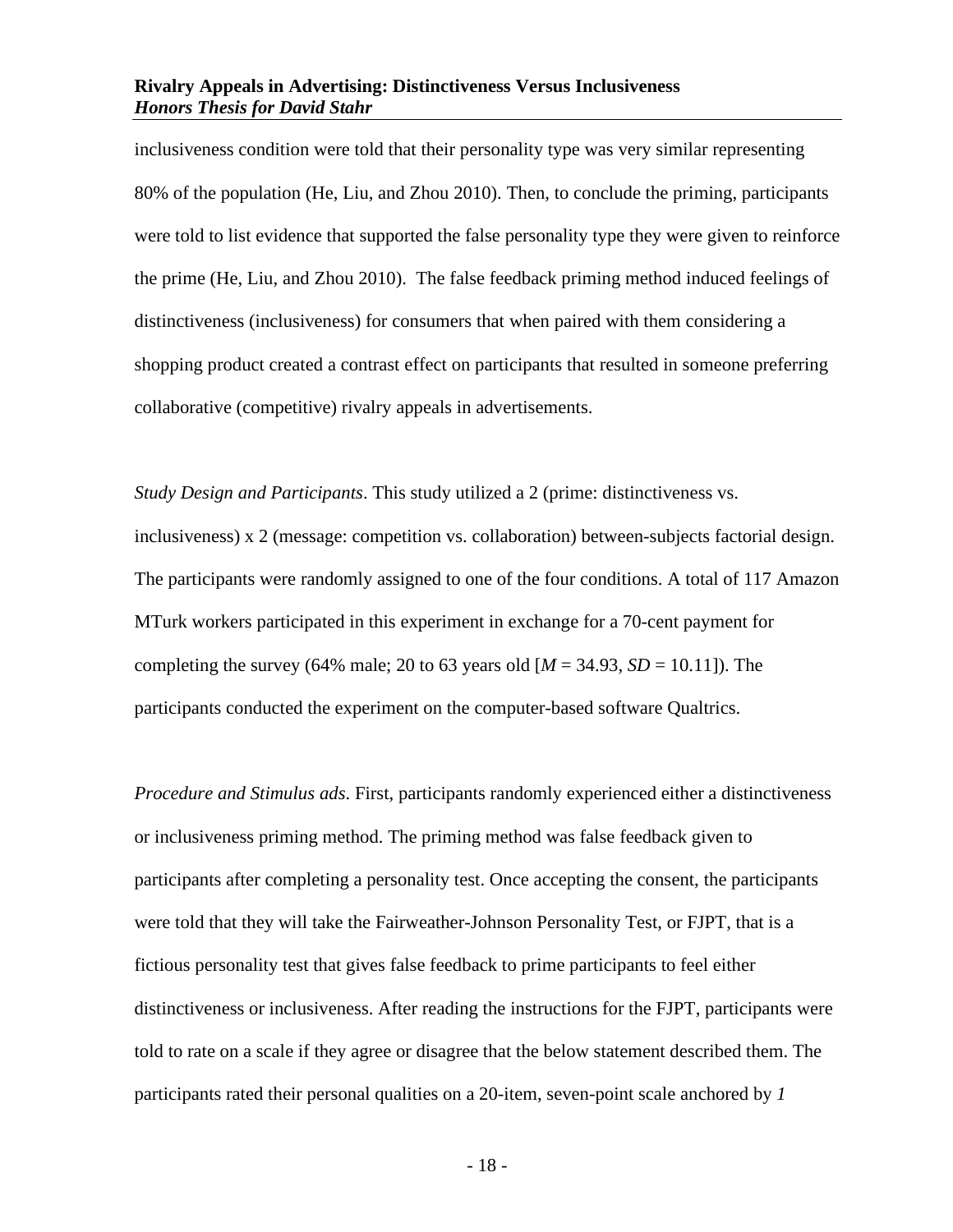*Agree/7 Disagree*. Then, on the completion of the FJPT, participants were presented an hourglass animation with the caption "Calculating…" to make them believe that the fake results provided were in fact real. The fake results given to participants told them that they were either an X-Type Personality that represented 1% of the population for the distinctiveness condition or a Z-Type Personality that represented 80% of the population for the inclusiveness condition. Finally, participants were told to list five pieces of evidence that they provided to support the fake personality type they were given to reinforce the prime. Similar to Study 1, after the priming, participants viewed target advertisements that used the rivalry appeals of competition or collaboration for a real-world Tesla car brand. The Tesla advertisement using competition rivalry appeal read: "Our Innovation Comes from Our Competitive Community & Is What Drives Us." The Tesla advertisement using collaboration rivalry appeal read: "Our Innovation Comes from Our Collaborative Community & Is What Drives Us." Both advertisements can be seen in the Appendix section. Next participants were asked to rate certain aspects of the brand or advertisement they saw on a seven-point scale.

*Measures*. For a dependent measure, participants indicated the likelihood that they would purchase the Tesla on a three-item, seven-point scale anchored by *Very Unlikely/Very Likely, Impossible/Possible,* and *Improbable/Probable*, averaged to form an index for purchase intention to buy a Tesla car, where a higher score indicates more positive intention ( $\alpha = .80$ ). Also, participants answered demographic questions (age, gender, and ethnicity).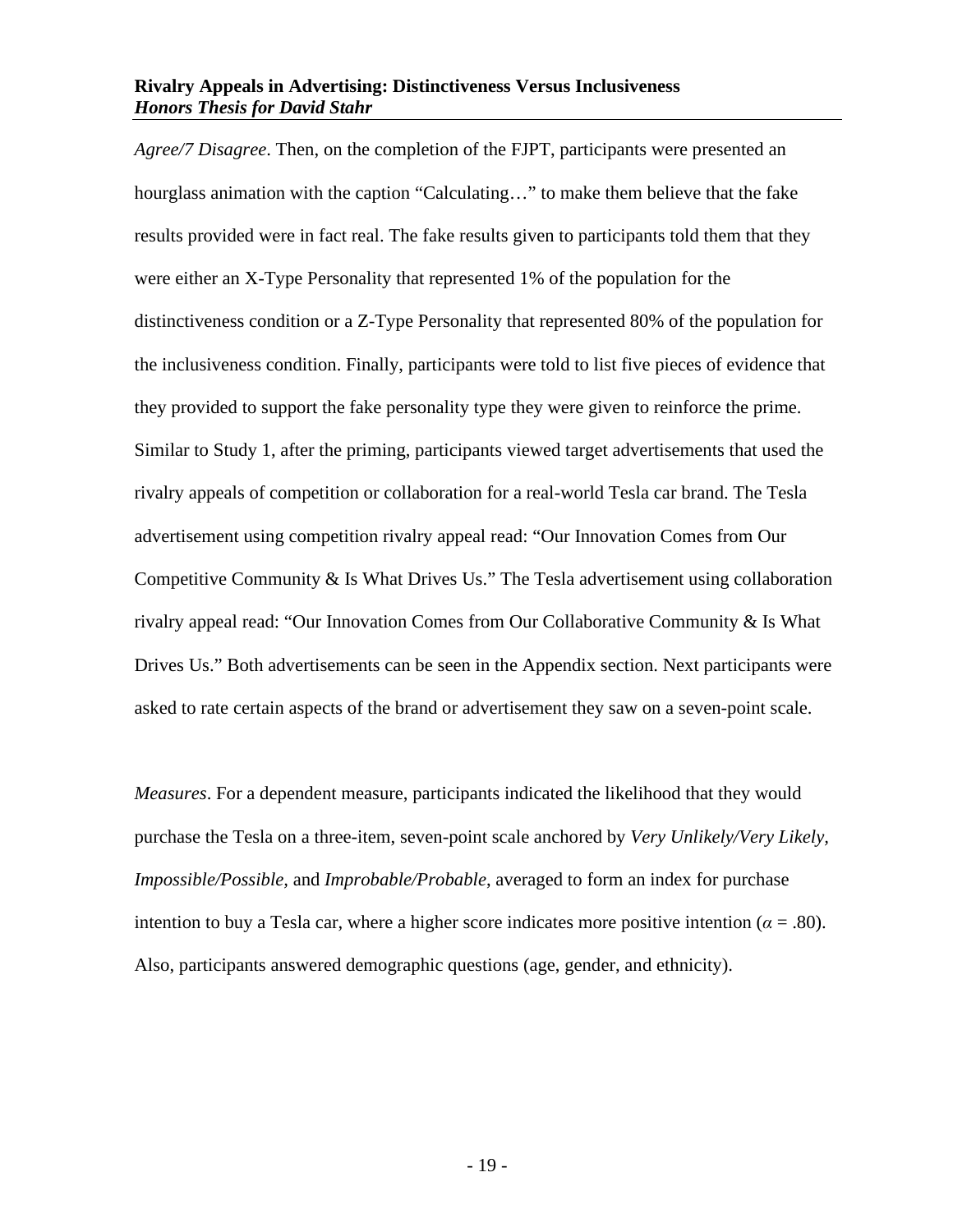#### <span id="page-21-0"></span>**Results**

A 2 (prime: distinctiveness vs. inclusiveness) x 2 (message: competition vs. collaboration) ANOVA revealed no main effects of prime  $(F(1, 113) = 2.27, p = .13)$  and message  $(F(1,$  $113$ ) = .57,  $p = .44$ ). However, as predicted by the contrast effect hypothesis, a significant interaction effect emerged for purchase intentions  $(F(1, 113) = 11.52, p < .001)$ . As Figure 3 shows, simple effect analysis results showed that when participants were primed with distinctiveness, the collaboration ad copy (M collaboration  $= 6.05$ ) rather than the competition ad copy (M competition = 5.29) led to higher purchase intentions ( $t$  (48) = -2.51,  $p$  < .05). In contrast, when participants were primed with inclusiveness, the competition ad copy (M competition  $= 6.70$ ) rather than the collaboration ad copy (M collaboration  $= 6.19$ ) led to higher purchase intentions ( $t$  (65) = 2.17,  $p$  < .05). Therefore, our contrast hypothesis was supported by the results.



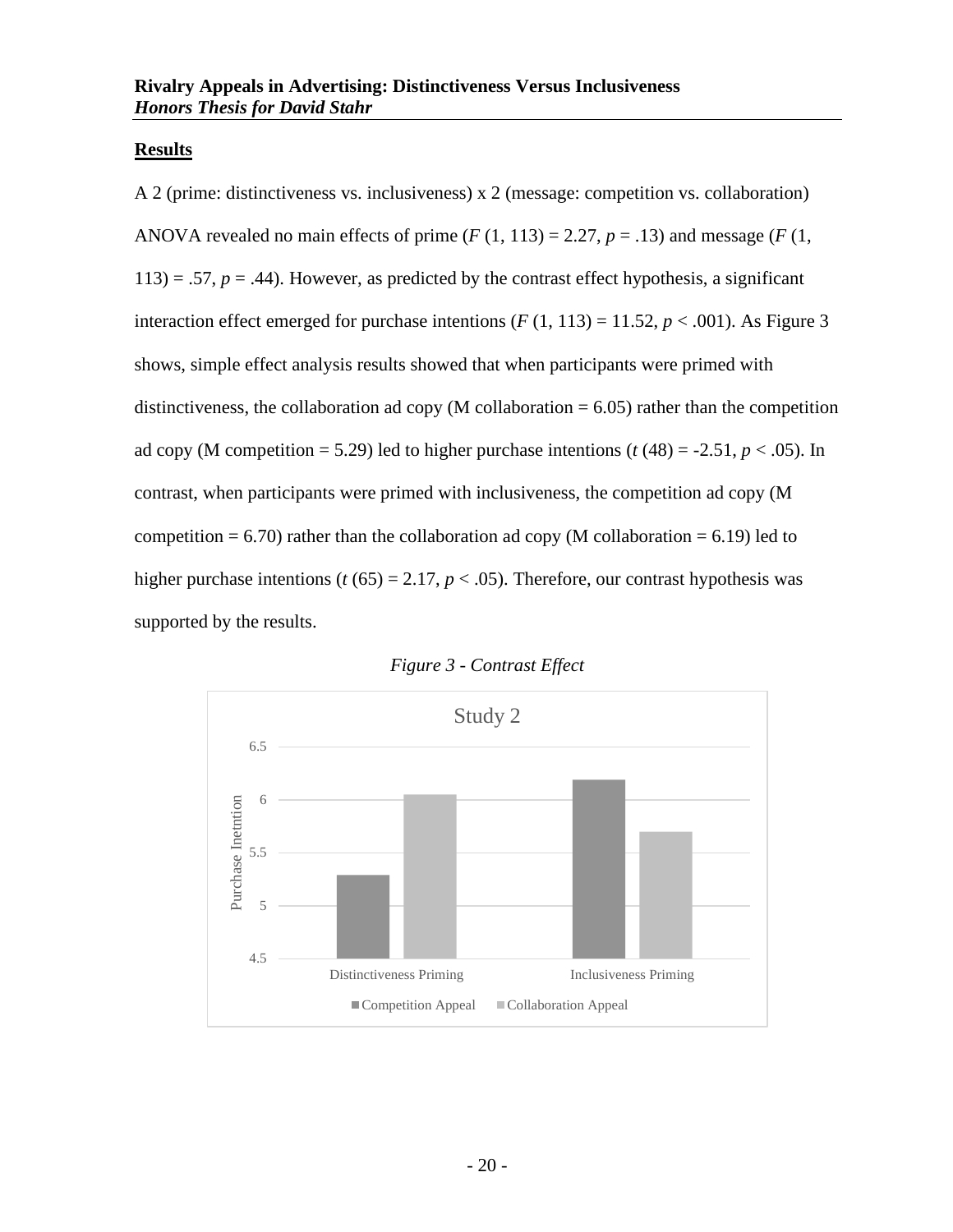#### <span id="page-22-0"></span>**Discussion**

The results of Study 2 supported the contrast effect hypothesis. Specifically, people primed for distinctiveness found collaborative rivalry appeals to be more persuasive and so people showed more purchasing intention for the Tesla car shown to them. For example, under the distinctiveness priming and collaboration appeal condition, people indicated that they would purchase the Tesla with a 6.05 versus the 5.29 indicated by people in the distinctiveness and competition appeal condition. Conversely, people primed for inclusiveness found competitive rivalry appeals to be more persuasive and so people showed more purchasing intention for the Tesla car shown to them. To illustrate, under the inclusiveness priming and competition appeal condition, people indicated that they would purchase a Tesla car with a 6.18 versus the 5.7 indicated by people in the inclusiveness priming and collaboration rivalry appeal condition. Consequently, when consumers consider shopping products with rivalry appeal advertisements, consumers react to the advertisements with a contrast effect.

#### <span id="page-22-1"></span>**GENERAL DISCUSSION**

In this research, we found evidence that consumers find rivalry appeals in advertisements to be persuasive for convenience and shopping products being considered by consumers with them showing higher purchasing intention for the products shown in the advertisements. The findings supported that consumers would react to convenience products with an assimilation effect and a contrast effect for shopping products. In Study 1, we found that distinctiveness (inclusiveness) primed participants preferred competitive (collaborative) rivalry appeals in advertisements with them finding it more persuasive when they considered a Nutrition Water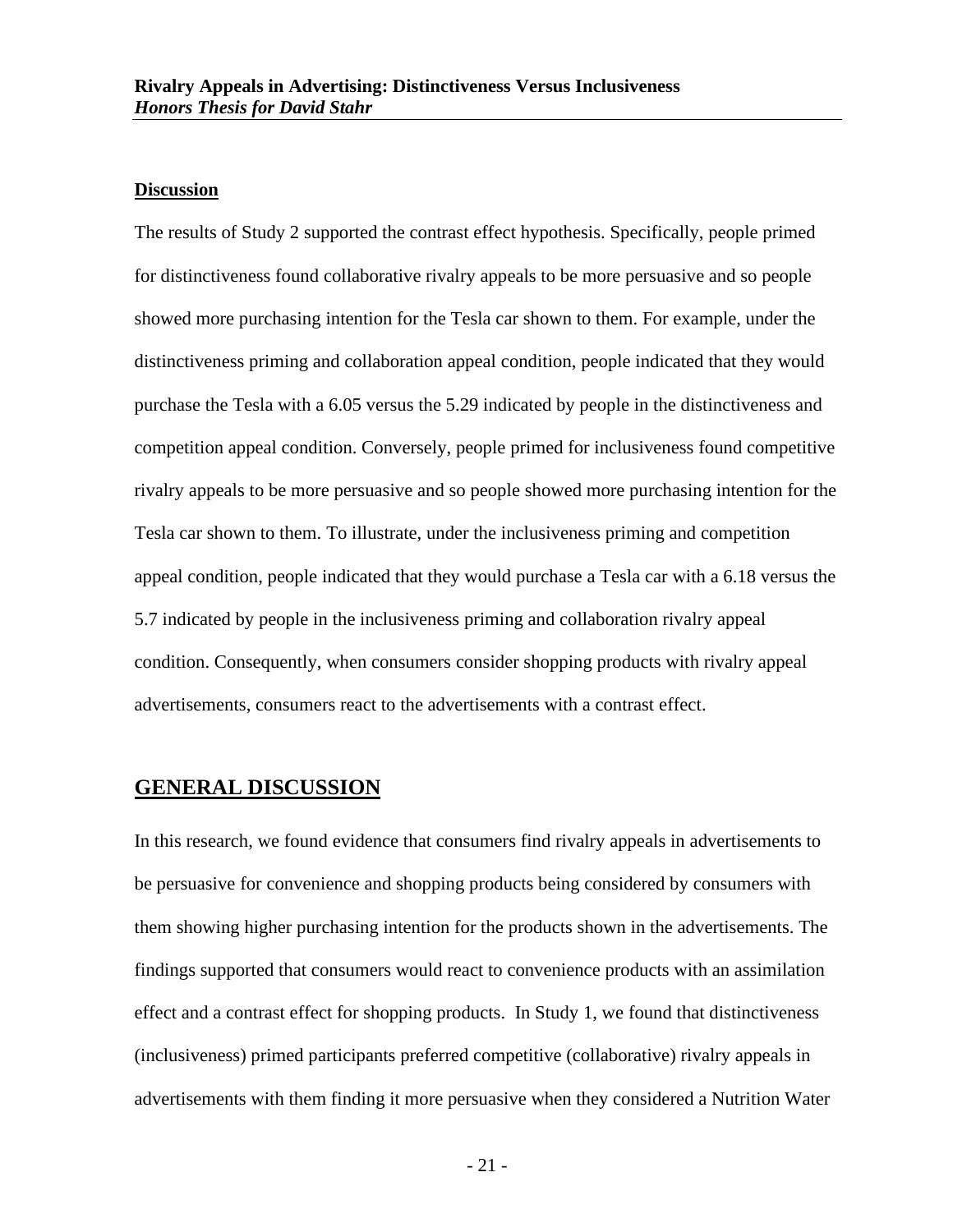convenience product resulting in an assimilation effect. In Study 2, we found that distinctiveness (inclusiveness) primed participants preferred collaborative (competitive) rivalry appeals in advertisements with them finding it more persuasive when they considered a Tesla car shopping product resulting in a contrast effect.

Our findings have several implications for researchers and practitioners. First, from a theoretical standpoint, our research integrates theoretical perspectives from the Optimal Distinctiveness Theory, consumer product type literature, and GLOMO literature. Now researchers and marketers are better positioned to utilize rivalry appeals in advertisements for convenience and shopping products. This use of rivalry appeals in advertisements allows marketers to be able to satisfy the distinctiveness and inclusiveness social needs of consumers with the added benefit of creating higher purchasing intentions.

Second, the current research contributes to the Optimal Distinctiveness Theory literature. Previous literature had established that rivalries can create distinctiveness for consumers (Berendt, Uhrich and Thompson 2018). However, the other half of Optimal Distinctiveness Theory has been overlooked in terms that rivalries might be able to create feelings of inclusiveness for consumers. Therefore, the current research compliments early studies showing that rivalries create distinctiveness for people (Berendt and Uhrich 2016). Moreover, the current research also applies the social needs of Optimal Distinctiveness Theory in a marketing perspective creating future research opportunities for the two fields.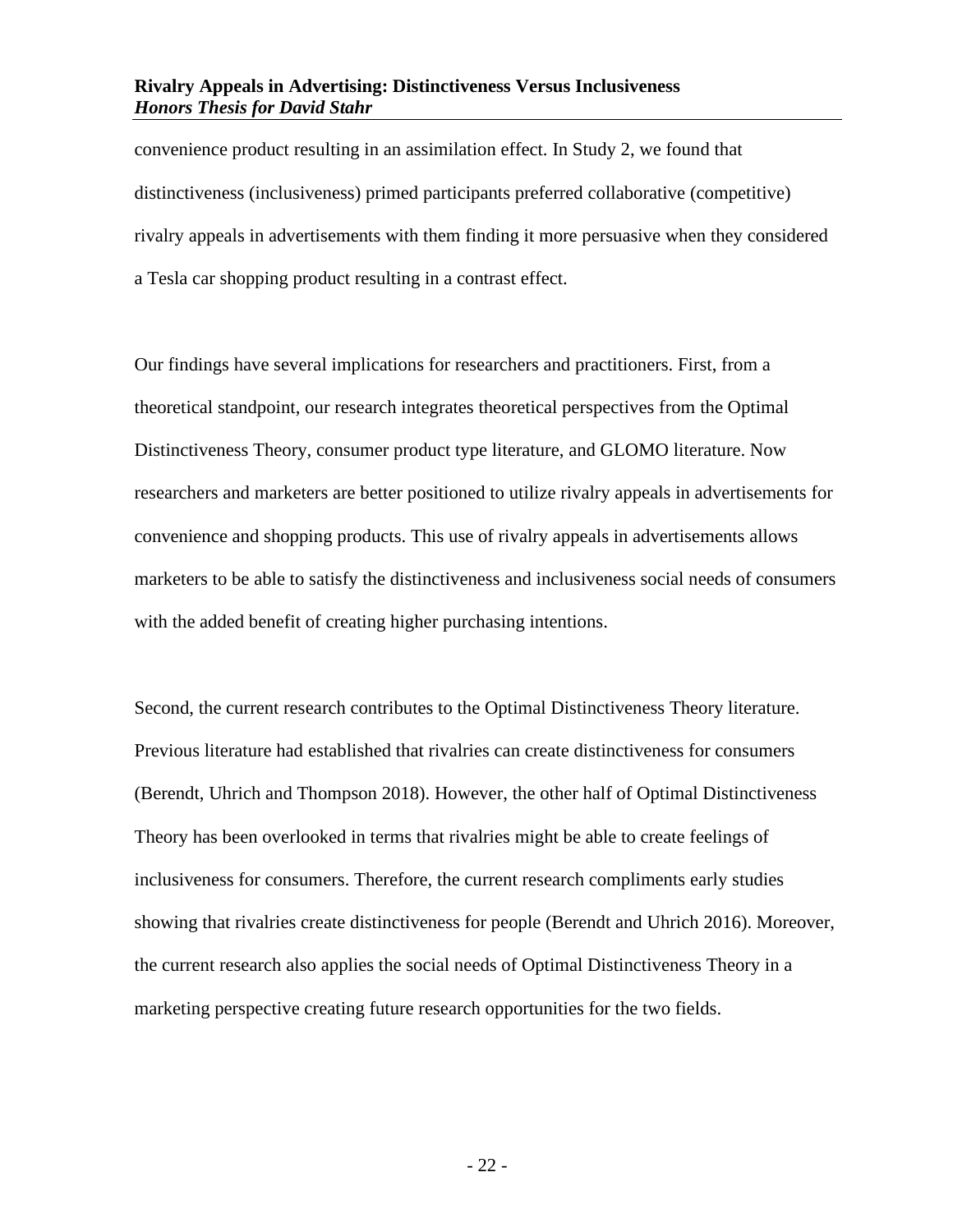Third, the current research further shows how important consumer product types are in influencing consumer behavior. Traditionally, consumer product type considerations impacted the distribution method as well as promotion strategy used by marketers to sell their products (Copeland 1923). However, our research means that marketers also need to consider how consumer product types impact the message reaction consumers have towards a marketer's advertisement. The findings suggest that convenience and shopping products cause an assimilation and contrast effect reaction respectively towards an advertisement's rivalry appeal message. This means that for convenience products marketers should expect consumers desiring distinctiveness (inclusiveness) to prefer competitive (collaborative) rivalry appeals in advertisements and find them to be more persuasive. Whereas, for shopping products, marketers should expect consumers desiring distinctiveness (inclusiveness) to prefer collaborative (competitive) rivalry appeal in advertisements and find them to be more persuasive.

Fourth, the current research supports GLOMO and the connection it makes between global (local) processing to (assimilation) contrast effect (Förste, Liberman, and Kuschel 2008). The way consumers process information because of the product type being considered impacts their evaluations of social judgments such as an assimilation or contrast effect reaction to rivalry appeals in advertisements. Therefore, the findings of GLOMO are more generalized and can be applied in the marketing field. Consequently, researchers and practitioners from both the GLOMO as well as the marketing field can apply concepts to each other's fields.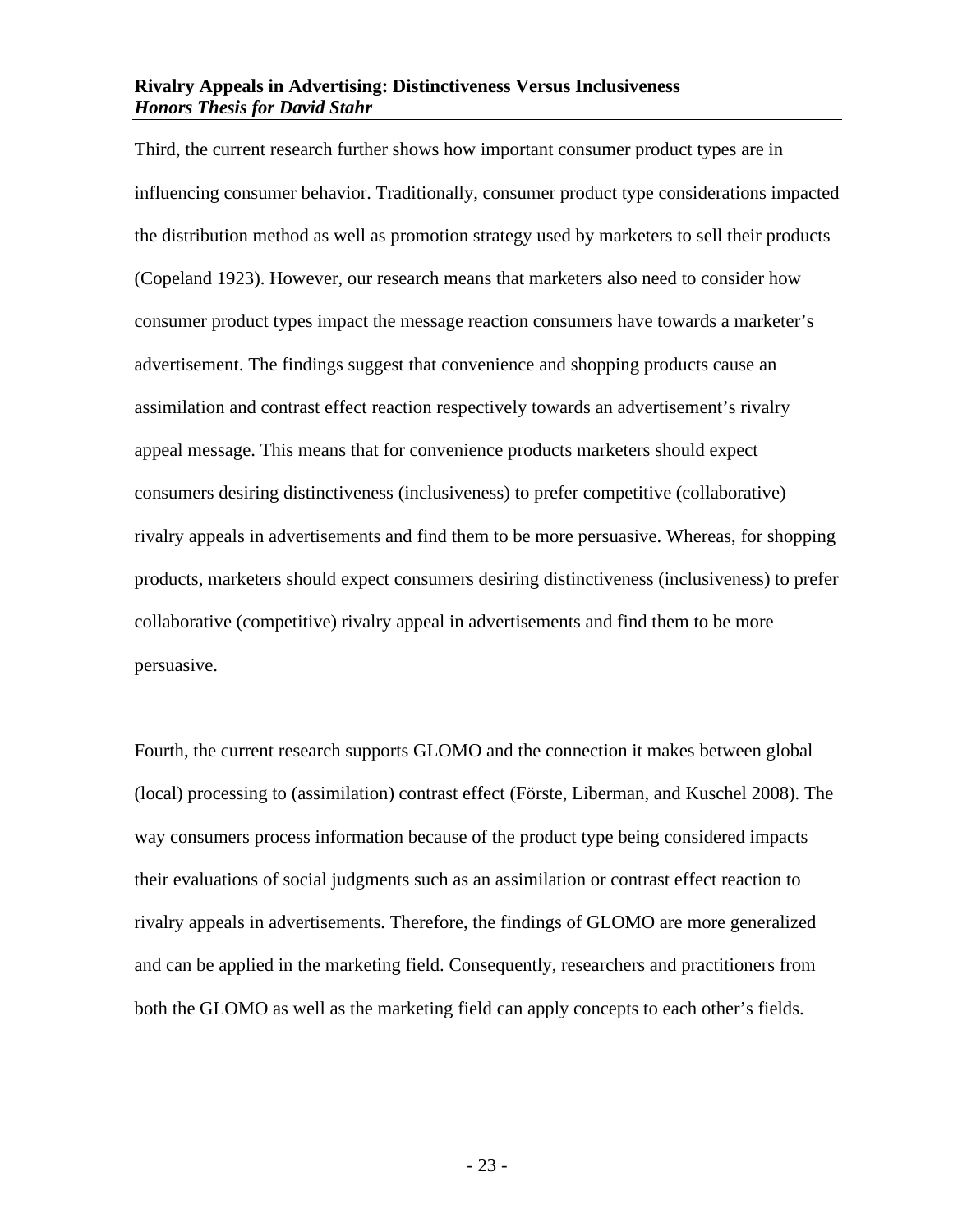From a practical standpoint, marketers may benefit from using rivalry appeals in advertisements to persuade consumers. In real-world settings, marketers can incorporate a competitor in an advertisement with a rivalry appeal that will lead to a higher purchasing intention reaction for a consumer. In addition, consumers themselves can benefit from the rivalry appeals used in advertisements by having their distinctiveness and inclusiveness social needs satisfied from the advertisements. In conclusion, rivalry appeals in advertisements can be effectively used by marketer as long as they realize that for convenience products consumers will have an assimilation effect reaction and that for shopping products consumers will have a contrast effect reaction.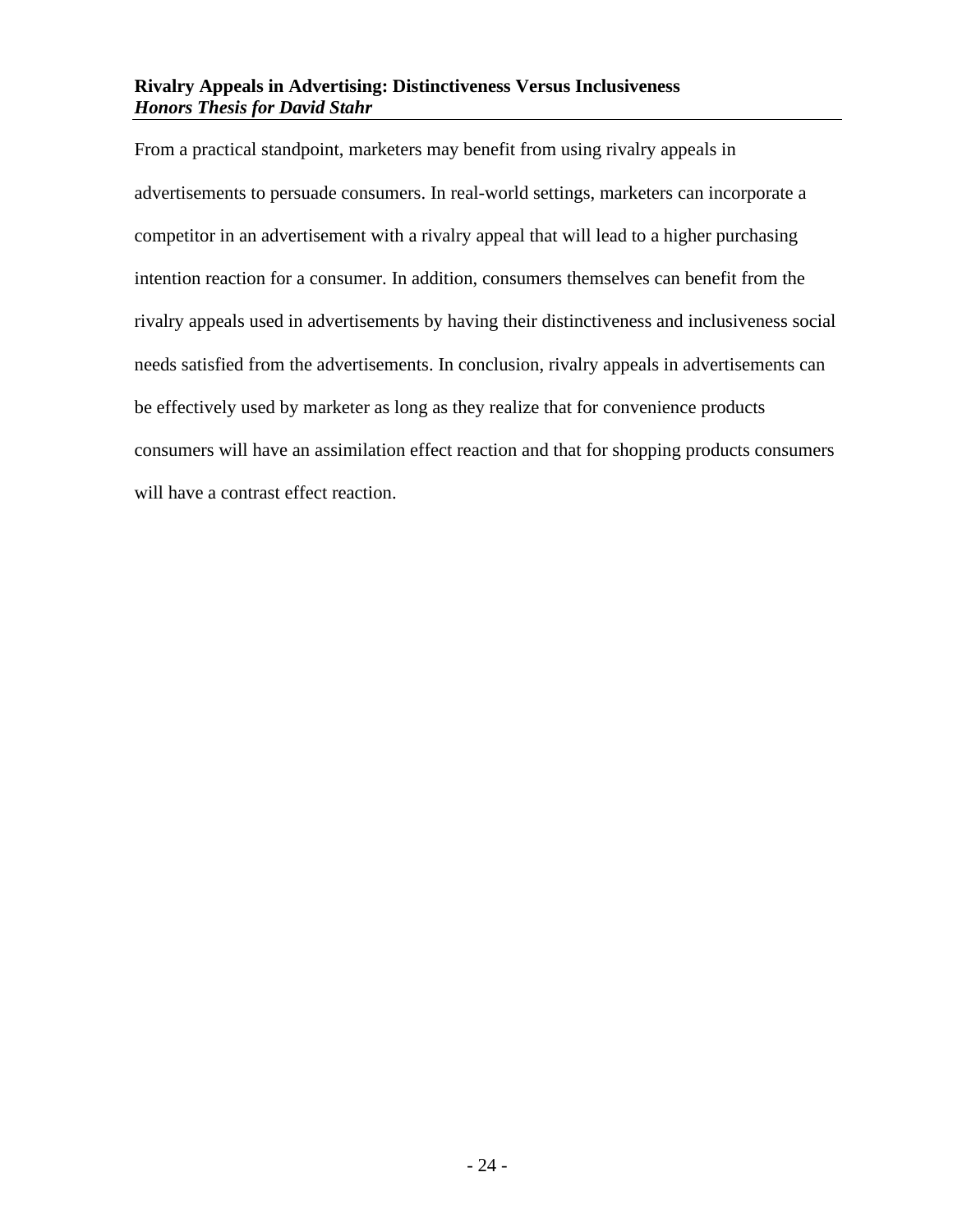## <span id="page-26-0"></span>**REFERENCES**

Berendt, Johannes, Sebastian Uhrich, and Scott A. Thompson (2018), "Marketing, get ready to rumble—How rivalry promotes distinctiveness for brands and consumers," Journal of Business Research, 88, 161-172.

Berendt, Johannes, and Sebastian Uhrich (2016), "Enemies with benefits: the dual role of rivalry in shaping sports fans' identity," *European Sport Management Quarterly* 16 (5), 613- 34.

Copeland, Melvin T. (1923), "Relation of Consumers' Buying Habits to Marketing Methods," *Harvard Business Review*, 1 (3), 282-89.

Förster, Jeans and Laura Dannenbarg (2010), "GLOMOsys: A Systems Account of Global Versus Local Processing," *Psychological Inquiry*, 21 (3), 175-97.

Förster, Jens, Niria Liberman, and Stefanie Kuschel (2008), "The Effect of Global Versus Local Processing Styles on Assimilation Versus Contrast in Social Judgment," *Journal of Personality and Social Psychology*, 94 (4), 579-99.

He, Lingnan, Yanping Liu, and Xinyue Zhou (2010) "The pursuit of optimal distinctiveness and consumer preferences," *Scandinavian Journal of Psychology*, 51 (5), 411-17.

Hornsey, Matthew J., Jolanda Jetten (2004), "The Individual Within the Group: Balancing the Need to Belong with the Need to Be Different," *Personality and Social Psychology Review*, 8 (3), 248-64.

Lavrinc, Damon, (2006), "Ad Fight!: BMW, Audi and Subaru in ad grudge match," *Auto Blog*, [https://www.autoblog.com/2006/08/08/ad-fight-audi-bmw-and-subaru-take-each-other](https://www.autoblog.com/2006/08/08/ad-fight-audi-bmw-and-subaru-take-each-other-on/)[on/.](https://www.autoblog.com/2006/08/08/ad-fight-audi-bmw-and-subaru-take-each-other-on/)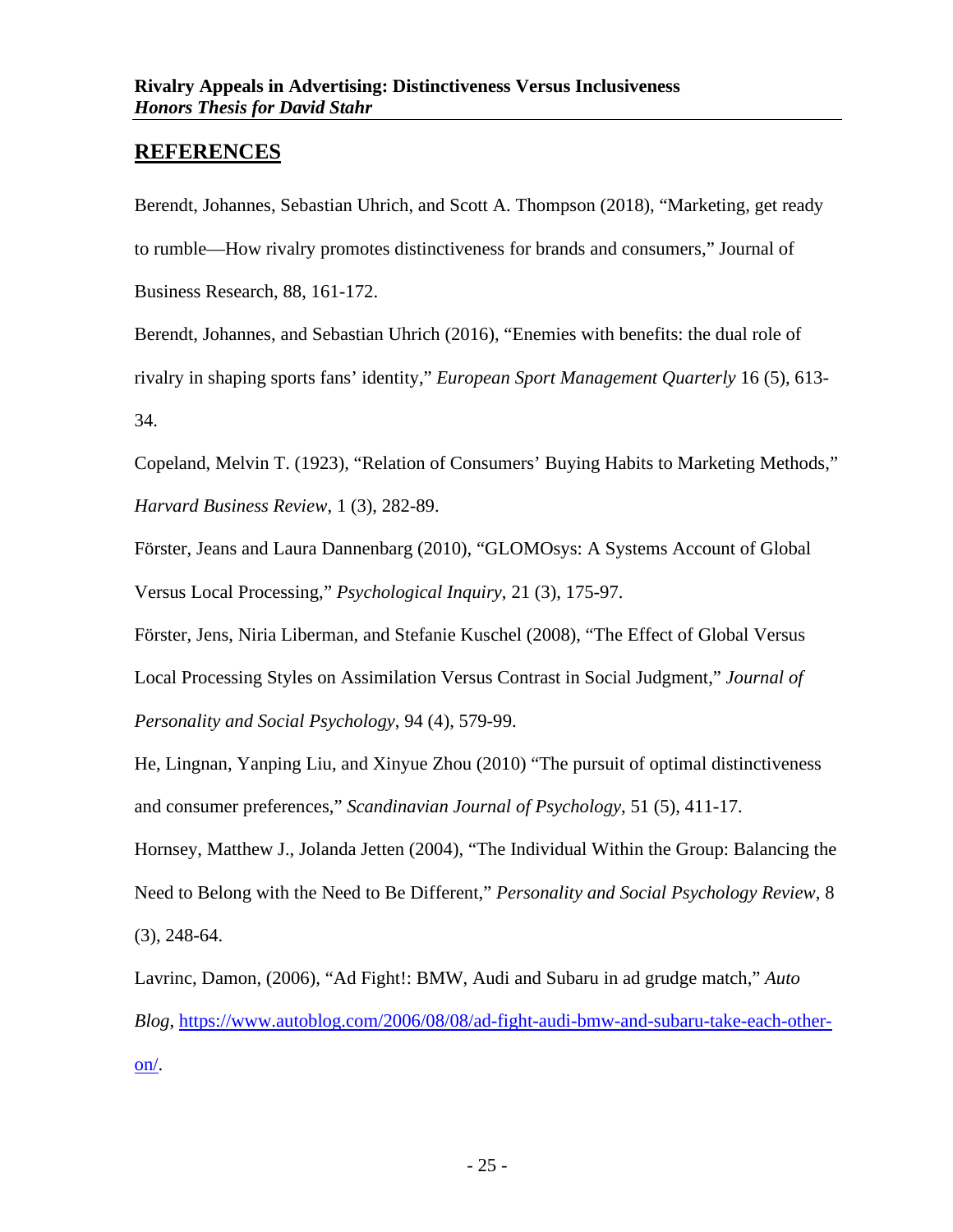LeBron, James (2014), "Together," *iSpot.tv*, [https://www.ispot.tv/ad/7u4u/nike-together](https://www.ispot.tv/ad/7u4u/nike-together-featuring-lebron-james)[featuring-lebron-james.](https://www.ispot.tv/ad/7u4u/nike-together-featuring-lebron-james)

Leonardelli, Geoffrey J., Cynthia L. Pickett, and Marilynn B. Brewer (2010), "Chapter 2 -

Optimal Distinctiveness Theory: A Framework for Social Identity, Social Cognition, and

Intergroup Relations," *Advances in Experimental Social Psychology*, 43, 63-113.

Murphy, Patrick E., and Ben M. Enis (1986), "Classifying Products Strategically," *Journal of Marketing*, 50 (3), 24-42.

"The Last Day," (2019) *Facebook*, [https://www.facebook.com/BMW/videos/the-last-](https://www.facebook.com/BMW/videos/the-last-day/299099374335533/)

[day/299099374335533/.](https://www.facebook.com/BMW/videos/the-last-day/299099374335533/)

"The Thrill of Victory," (2013) *iSpot.tv*, [https://www.ispot.tv/ad/7wiq/bmw-3-series-the](https://www.ispot.tv/ad/7wiq/bmw-3-series-the-thrill-of-victory)[thrill-of-victory.](https://www.ispot.tv/ad/7wiq/bmw-3-series-the-thrill-of-victory)

Tyler, David B., and Joe B. Cobbs (2015), "Rival conceptions of rivalry: why some competitions mean more than others," *European Sport Management Quarterly*, 14 (2), 227- 48.

Watt, Justin J. (2019), "Make Your Rival Your Fuel," *iSpot.tv*,

[https://www.ispot.tv/ad/oGOf/gatorade-make-your-rival-your-fuel-featuring-jj-watt.](https://www.ispot.tv/ad/oGOf/gatorade-make-your-rival-your-fuel-featuring-jj-watt)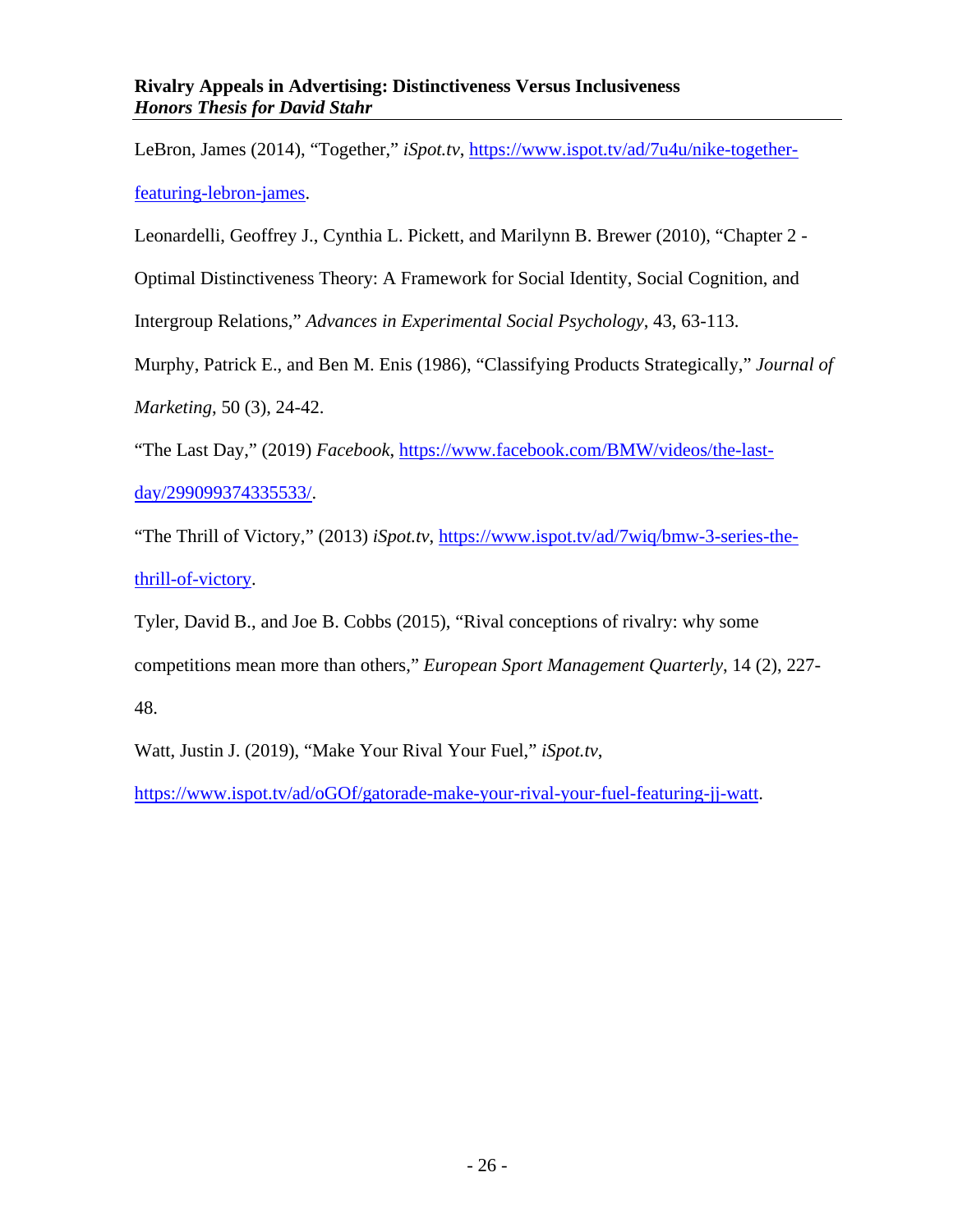# <span id="page-28-0"></span>**APPENDIX**



*Figure 4 - The stimulus ad with a competitive rivalry appeal (Study 1)*

*Figure 5 - The stimulus ad with a collaborative rivalry appeal (Study 1)*